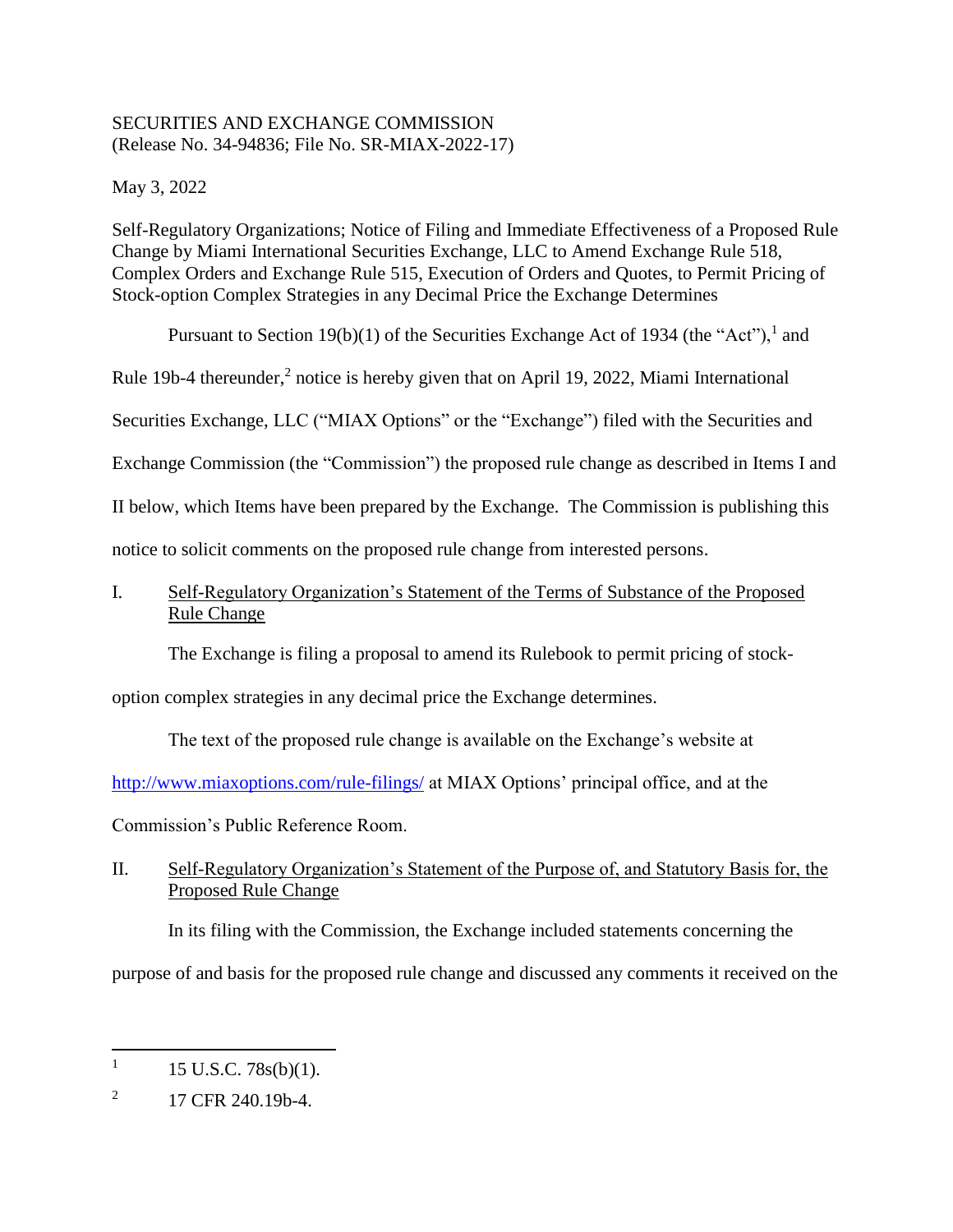proposed rule change. The text of these statements may be examined at the places specified in Item IV below. The Exchange has prepared summaries, set forth in sections A, B, and C below, of the most significant aspects of such statements.

## A. Self-Regulatory Organization's Statement of the Purpose of, and Statutory Basis for, the Proposed Rule Change

<span id="page-1-0"></span>1. Purpose

The Exchange proposes to amend Exchange Rule 518, Complex Orders, and Exchange Rule 515, Execution of Orders and Quotes, to permit pricing of stock-option complex strategies in any decimal price the Exchange determines.<sup>3</sup>

## Background

 $\overline{3}$ The Exchange notes that other options exchanges offer this pricing increment for stockoption orders. See Cboe Options Rule  $5.33(f)(i)(B)$ , which provides that, "users may express bids and offers for a stock-option order (including a QCC with Stock Order) in any decimal price the Exchange determines. The minimum increment for the option leg(s) of a stock-option order is \$0.01 or greater, which the Exchange may determine on a class-by-class basis, regardless of the minimum increments otherwise applicable to the option leg(s), and the stock leg of a stock-option order may be executed in any decimal price permitted in the equity market." See also Nasdaq ISE Options 3, Section 14(c)(1), which similarly provides, "bids and offers for Complex Options Strategies may be expressed in one cent (\$0.01) increments, and the options leg of Complex Options Strategies may be executed in one cent (\$0.01) increments, regardless of the minimum increments otherwise applicable to the individual options legs of the order. Bids and offers for Stock-Option Strategies or Stock-Complex Strategies may be expressed in any decimal price determined by the Exchange, and the stock leg of a Stock-Option Strategy or Stock-Complex Strategy may be executed in any decimal price permitted in the equity market. The options leg of a Stock-Option Strategy or Stock-Complex Strategy may be executed in one cent (\$0.01) increments, regardless of the minimum increments otherwise applicable to the individual options legs of the order." See also Cboe EDGX Rule 21.20(f)(1)(B).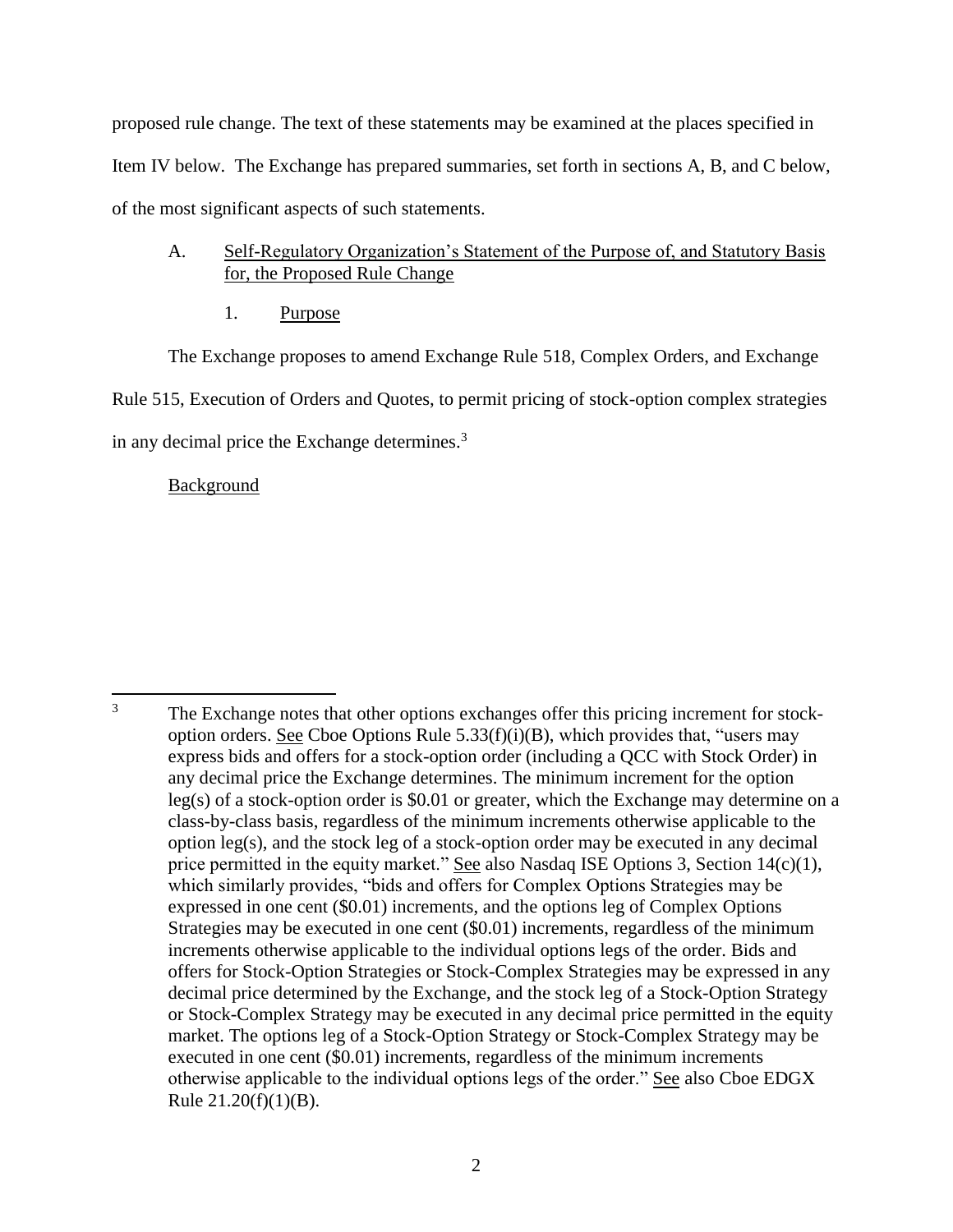In October 2016, the Exchange adopted rules governing the trading in, and detailing the functionality of the MIAX Options System<sup>4</sup> in the handling of complex orders on the Exchange.<sup>5</sup> The Exchange defines a "complex order" as any order involving the concurrent purchase and/or sale of two or more different options in the same underlying security (the "legs" or "components" of the complex order), for the same account, in a ratio that is equal to or greater than one-to-three (.333) and less than or equal to three-to-one (3.00) and for the purposes of executing a particular investment strategy. Mini-options may only be part of a complex order that includes other mini-options. Only those complex orders in the classes designated by the Exchange and communicated to Members<sup>6</sup> via Regulatory Circular with no more than the applicable number of legs, as determined by the Exchange on a class-by-class basis and communicated to Members via Regulatory Circular,<sup>7</sup> are eligible for processing.<sup>8</sup>

A complex order can also be a "stock-option order" as described further, and subject to the limitations set forth, in Interpretations and Policies .01 of Exchange Rule 518. A stockoption order is an order to buy or sell a stated number of units of an underlying security (stock or Exchange Traded Fund Share ("ETF")) or a security convertible into the underlying stock

 $\overline{4}$ The term "System" means the automated trading system used by the Exchange for the trading of securities. See Exchange Rule 100.

<sup>5</sup> See Securities Exchange Act Release No. 79072 (October 7, 2016), 81 FR 71131

<sup>(</sup>October 14, 2016)(SR-MIAX-2016-26).

<sup>&</sup>lt;sup>6</sup> The term "Member" means an individual or organization approved to exercise the trading rights associated with a Trading Permit. Members are deemed "members" under the Exchange Act. See Exchange Rule 100.

<sup>&</sup>lt;sup>7</sup> See MIAX Regulatory Circular 2016-41, Trading of Complex Orders on MIAX (October 14, 2016) available at [https://www.miaxoptions.com/sites/default/files/circular](https://www.miaxoptions.com/sites/default/files/circular-files/MIAX_RC_2016_41.pdf)[files/MIAX\\_RC\\_2016\\_41.pdf.](https://www.miaxoptions.com/sites/default/files/circular-files/MIAX_RC_2016_41.pdf)

<sup>&</sup>lt;sup>8</sup> See Exchange Rule  $518(a)(5)$ .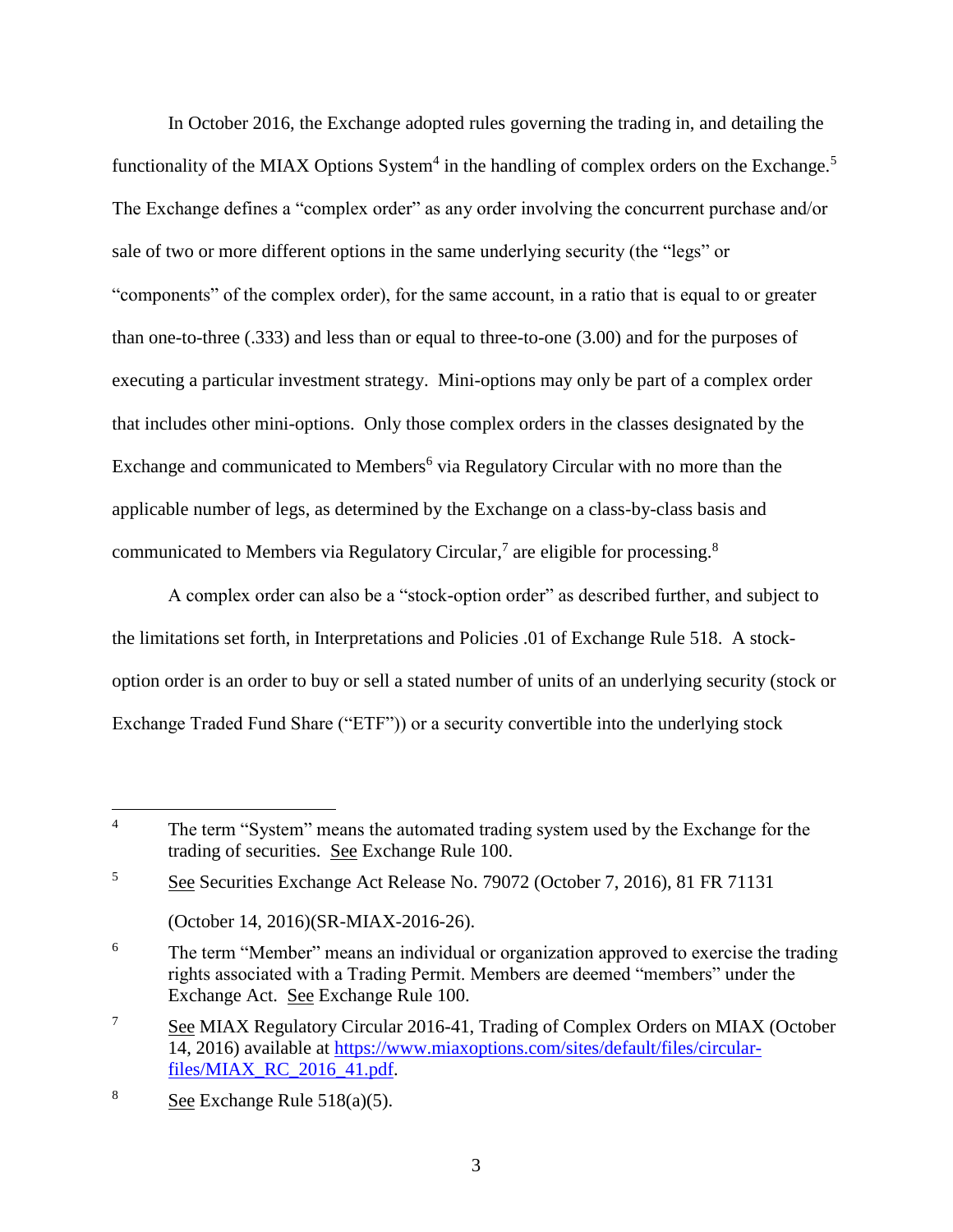("convertible security") coupled with the purchase or sale of options contract(s) on the opposite side of the market representing either (i) the same number of units of the underlying security or convertible security, or (ii) the number of units of the underlying stock necessary to create a delta neutral position, but in no case in a ratio greater than eight-to-one (8.00), where the ratio represents the total number of units of the underlying security or convertible security in the option leg to the total number of units of the underlying security or convertible security in the stock leg. Only those stock-option orders in the classes designated by the Exchange and communicated to Members via Regulatory Circular with no more than the applicable number of legs as determined by the Exchange on a class-by-class basis and communicated to Members via Regulatory Circular,  $9$  are eligible for processing.<sup>10</sup>

Additionally, the Exchange offers a Complex Qualified Contingent Cross Order or "cQCC" Order which is comprised of an originating complex order to buy or sell where each component is at least 1,000 contracts that is identified as being part of a qualified contingent trade, as defined in Rule 516, Interpretations and Policies  $.01<sup>11</sup>$  coupled with a contra-side

<sup>&</sup>lt;sup>9</sup> See MIAX Regulatory Circular 2018-34, Implementation of Stock-Option Complex Order Trading on the Exchange (August 2, 2018) available at [https://www.miaxoptions.com/sites/default/files/circular](https://www.miaxoptions.com/sites/default/files/circular-files/MIAX_Options_RC_2018_34.pdf)[files/MIAX\\_Options\\_RC\\_2018\\_34.pdf.](https://www.miaxoptions.com/sites/default/files/circular-files/MIAX_Options_RC_2018_34.pdf)

<sup>&</sup>lt;sup>10</sup> See supra note 8.

<sup>&</sup>lt;sup>11</sup> A "qualified contingent trade" is a transaction consisting of two or more component orders, executed as agent or principal, where: (a) At least one component is an NMS Stock, as defined in Rule 600 of Regulation NMS under the Exchange Act; (b) all components are effected with a product or price contingency that either has been agreed to by all the respective counterparties or arranged for by a broker-dealer as principal or agent; (c) the execution of one component is contingent upon the execution of all other components at or near the same time; (d) the specific relationship between the component orders (e.g., the spread between the prices of the component orders) is determined by the time the contingent order is placed; (e) the component orders bear a derivative relationship to one another, represent different classes of shares of the same issuer, or involve the securities of participants in mergers or with intentions to merge that have been announced or cancelled; and (f) the transaction is fully hedged (without regard to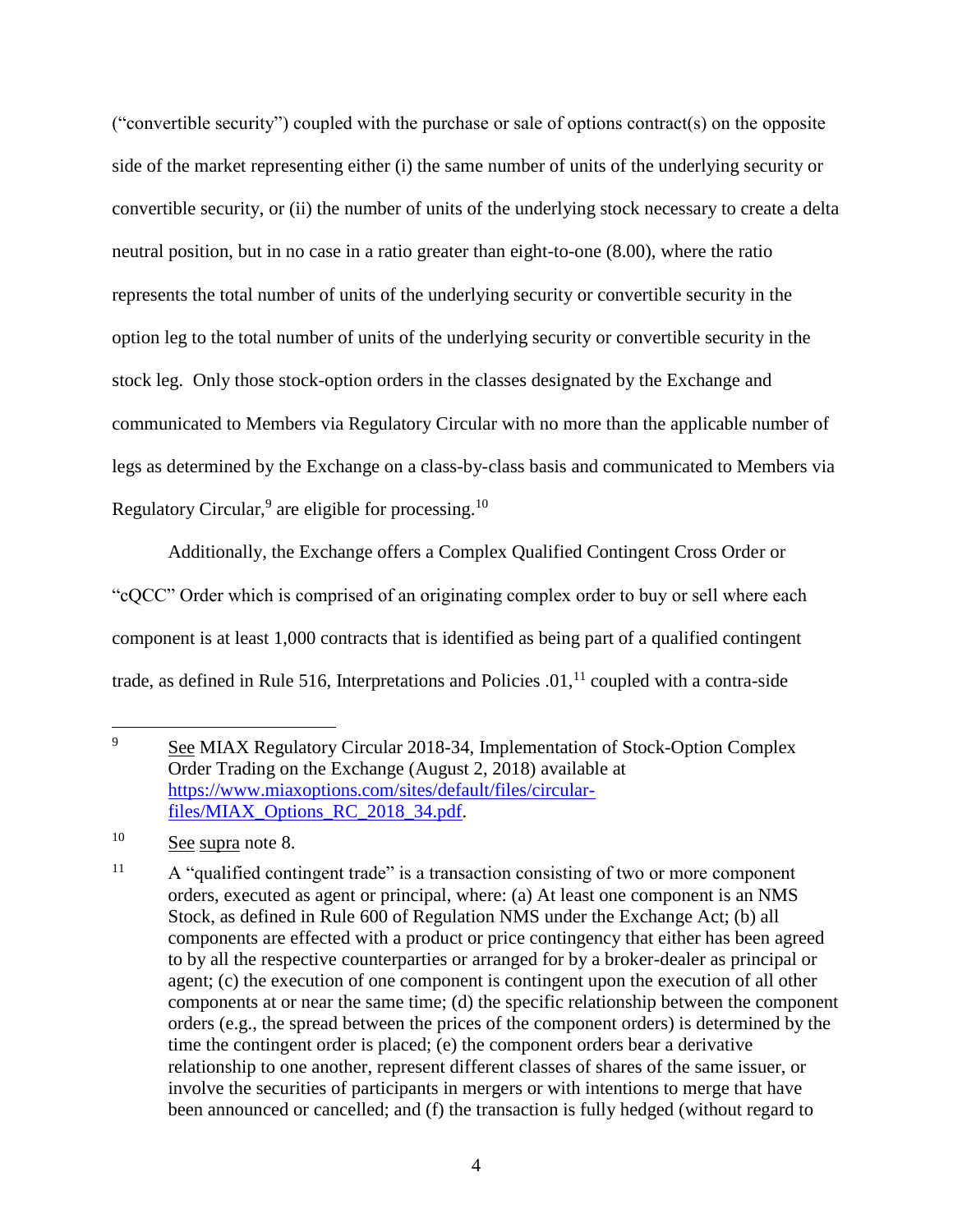complex order or orders totaling an equal number of contracts. The trading of cQCC Orders is governed by Rule  $515(h)(4)$ .<sup>12</sup>

Exchange Rule 515(h)(4) currently provides that, cQCC Orders, as defined in Rule 518(b)(6), are automatically executed upon entry provided that, with respect to each option leg of the cQCC Order, the execution (i) is not at the same price as a Priority Customer Order on the Exchange's Book; and (ii) is at or between the NBBO. The System will reject a cQCC Order if, at the time of receipt of the cQCC Order: (i) the strategy is subject to a cPRIME Auction pursuant to Rule 515A, Interpretation and Policy .12 or to a Complex Auction pursuant to Rule 518(d); or (ii) any component of the strategy is subject is subject to a SMAT Event as described in Rule  $518(a)(16)$ . Further paragraph (A) of Exchange Rule  $515(h)(4)$  provides that cQCC Orders will be automatically canceled if they cannot be executed. Paragraph (B) of Exchange Rule 515(h)(4) provides that, cQCC Orders may only be entered in the minimum trading increments applicable to complex orders under Rule  $518(c)(1)(i)$ . Paragraph (C) of Exchange Rule 515(h)(4) provides that, the Exchange will determine on a class-by-class basis, the option classes in which cQCC Orders are available for trading on the Exchange, and will announce such classes to Members via Regulatory Circular.

Trading of complex orders on the Exchange is governed by Exchange Rule 518, Complex Orders. Minimum increments and trade prices for complex orders are described in current subparagraph (i) of Rule  $518(c)(1)$  which states, bids and offers on complex orders and quotes may be expressed in \$0.01 increments, and the component(s) of a complex order may be executed in \$0.01 increments, regardless of the minimum increments otherwise applicable to

any prior existing position) as a result of other components of the contingent trade. See Interpretations and Polices .01 of Exchange Rule 516.

<sup>&</sup>lt;sup>12</sup> See Exchange Rule 518(b)(6).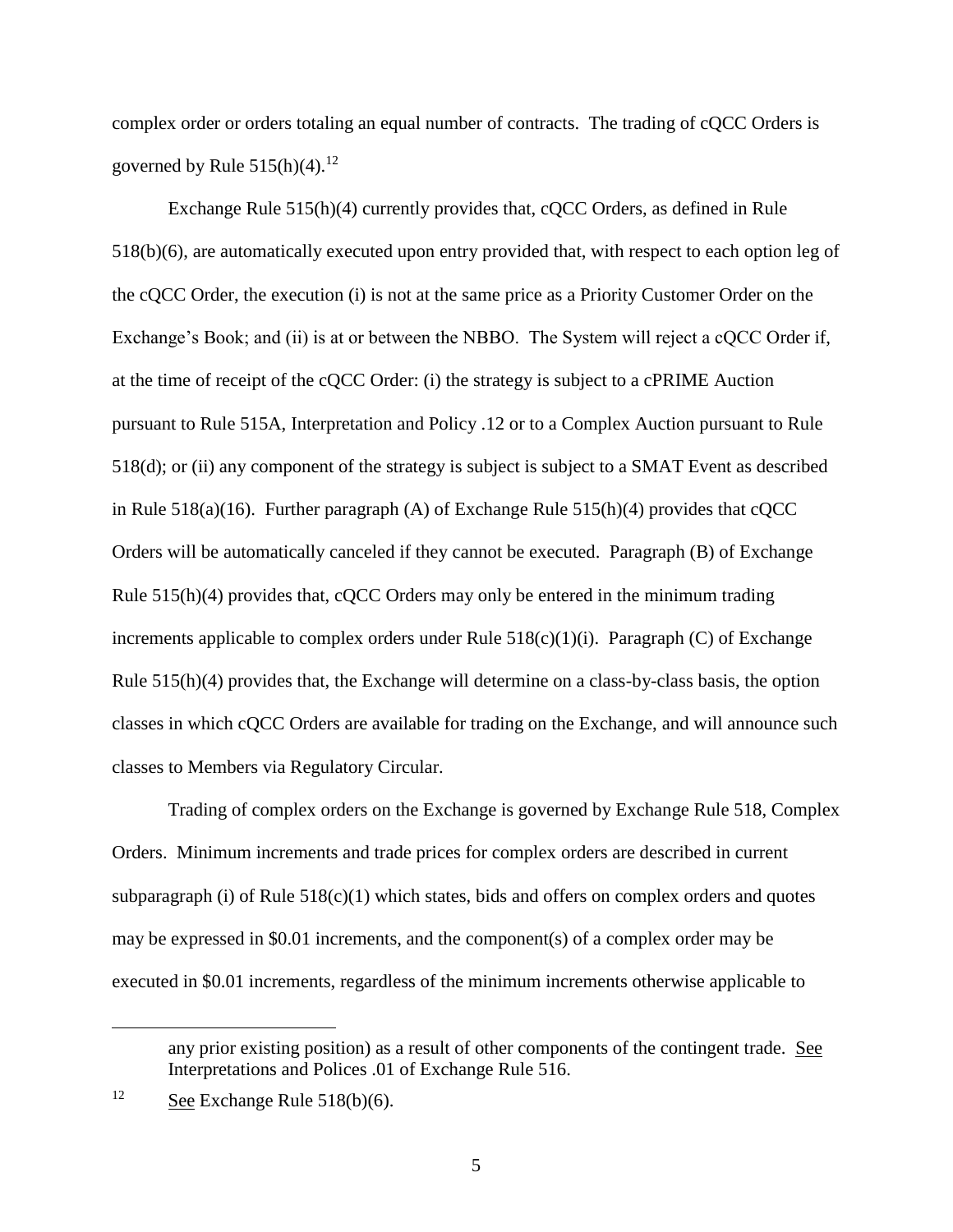individual components of the complex order. Current subparagraph (ii) of Exchange Rule  $518(c)(1)$  states, if any component of a complex strategy would be executed at a price that is equal to a Priority Customer<sup>13</sup> bid or offer on the Simple Order Book,<sup>14</sup> at least one other component of the complex strategy must trade at a price that is better than the corresponding MBBO.<sup>15</sup> Current subparagraph (iii) of Exchange Rule  $518(c)(1)$  states, a complex order will not be executed at a net price that would cause any component of the complex strategy to be executed: (A) at a price of zero; or (B) ahead of a Priority Customer order on the Simple Order Book without improving the MBBO of at least one component of the complex strategy. Current subparagraph (iv) of Exchange Rule  $518(c)(1)$  states, a complex order or eQuote (as defined in Interpretations and Policies .02 of Rule 518) will not be executed at a price that is outside of its MPC Price (as defined in Interpretations and Policies .05(f) of Rule 518) or its limit price.<sup>16</sup>

## Proposal

The Exchange now proposes to (i) amend its rule pertaining to the pricing of complex orders to permit the pricing of stock-option complex strategies in any decimal price the Exchange determines; and (ii) make additional changes to the Exchange's rulebook necessary to support the implementation of the proposed pricing structure.

## Rule 518 Complex Orders

 $\overline{a}$ <sup>13</sup> The term "Priority Customer" means a person or entity that (i) is not a broker or dealer in securities, and (ii) does not place more than 390 orders in listed options per day on average during a calendar month for its own beneficial account(s). See Exchange Rule 100.

<sup>&</sup>lt;sup>14</sup> The term "Simple Order Book" is the Exchange's regular electronic book of orders and quotes. See Exchange Rule 518(a)(15).

<sup>&</sup>lt;sup>15</sup> The term "MBBO" means the best bid or offer on the Simple Order Book on the Exchange. See Exchange Rule 518(a)(13).

<sup>&</sup>lt;sup>16</sup> See Exchange Rule  $518(c)(1)$ .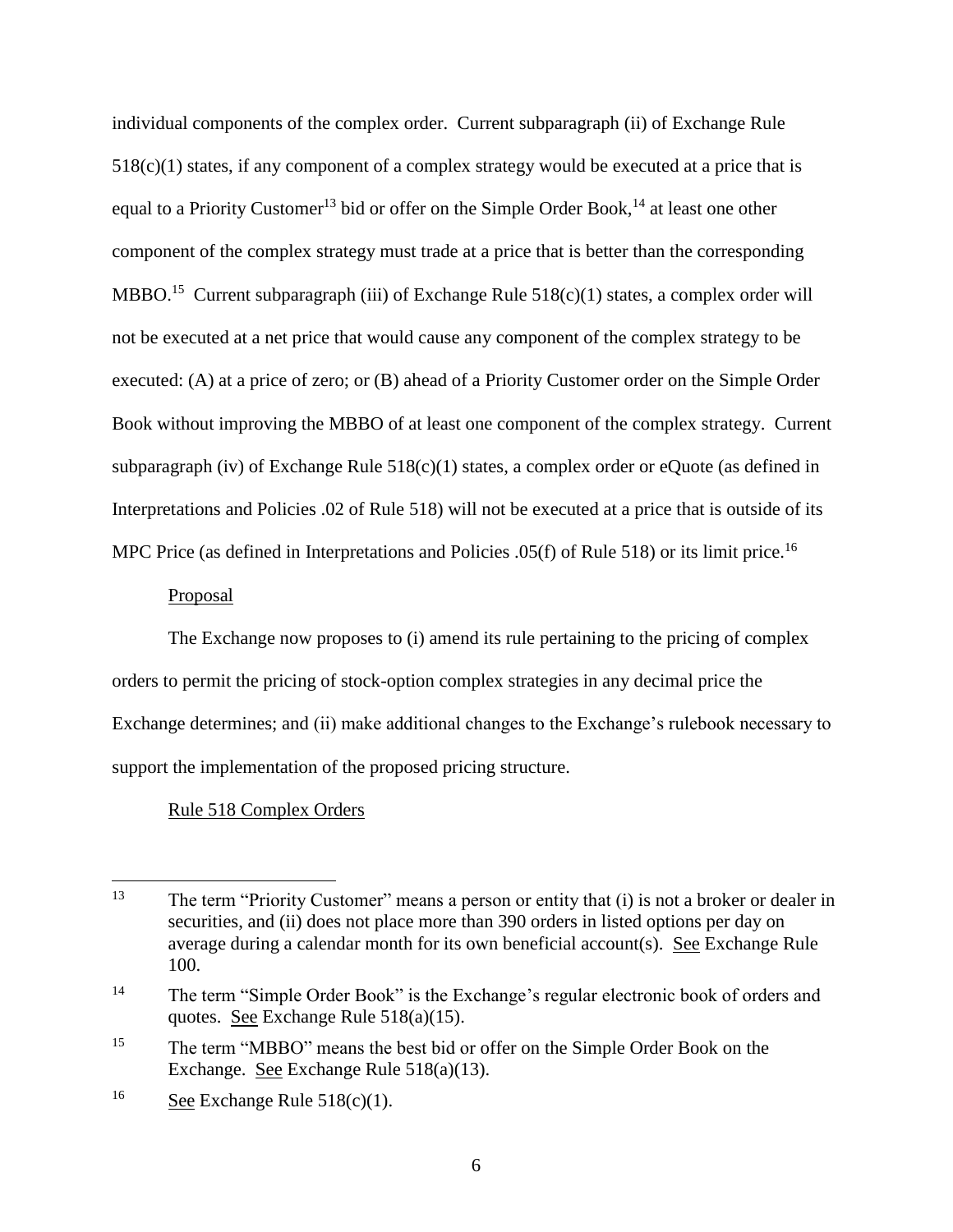Specifically, the Exchange proposes to amend subsection  $(c)(1)$  Minimum Increments and Trade Prices of Rule 518, to adopt new paragraph (ii), and to renumber current paragraph  $(c)(1)(ii)$  as paragraph  $(c)(1)(iii)$ . New paragraph  $(c)(1)(ii)$  will provide that bids and offers on complex orders, quotes, and RFR Responses for stock-option complex strategies (including a cQCC Order entered with a stock component) may be expressed in any decimal price the Exchange determines. The option component(s) of such a complex order may be executed in \$0.01 increments, regardless of the minimum increments otherwise applicable to individual components of the complex order, and the stock component of such a complex order may be executed in any decimal price permitted in the equity market. Minimum increments less than \$0.01 are appropriate for stock-option orders as the stock component can trade at finer decimal increments permitted by the equity market.<sup>17</sup> Furthermore, the Exchange notes that even with the flexibility provided in the proposed rule, the individual options and stock legs must trade at increments allowed by the Commission in the options and equities markets.

To support the pricing of stock-option orders in any decimal price the Exchange determines, the Exchange is proposing to make a number of conforming changes throughout its Rulebook to clearly differentiate pricing and support of complex strategies with only option components, (which remains unchanged under this proposal in \$0.01 increments), and pricing and support of stock-option complex strategies which may be in sub-penny increments, as determined by the Exchange.

Therefore, the Exchange proposes to make a minor conforming change to the rule text of current paragraph  $(c)(1)(ii)$  of Rule 518, which will be renumbered as paragraph  $(c)(1)(iii)$ . The

<sup>17</sup> The Exchange notes that its rule text is substantially similar to the rules of other exchanges that trade stock-option orders. See supra note 3.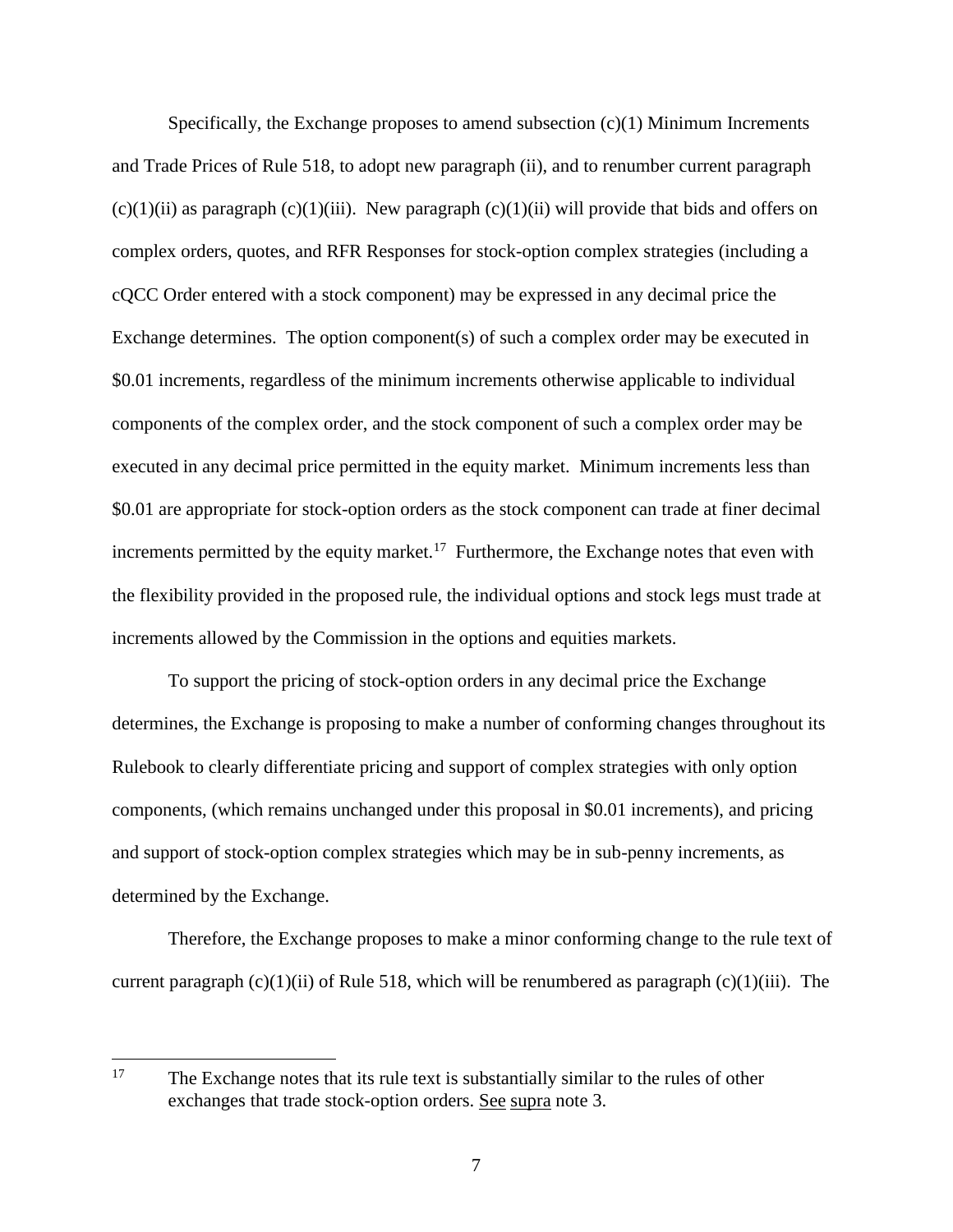current rule text states that if any component of a complex strategy would be executed at a price that is equal to a Priority Customer bid or offer on the Simple Order Book, at least one other component of the complex strategy must trade at a price that is better than the corresponding MBBO. The Exchange now proposes to amend the rule to add additional detail and specificity by stating that, if any component of a complex strategy would be executed at a price that is equal to a Priority Customer bid or offer on the Simple Order Book, at least one other option component of the complex strategy must trade at a price that is better than the corresponding MBBO. The Exchange believes that clarifying that the component of the complex strategy must be an option component adds additional detail to the rule and makes it clear in the Exchange's rules that a Priority Customer bid or offer must be improved by at least \$0.01 by the option component of either a complex strategy with only option components or the option component of a stock-option complex strategy.

Additionally, the Exchange proposes to amend paragraph (i) of subsection  $(c)(1)$ , Minimum Increments and Trade Prices, of Exchange Rule 518, to add additional detail and clarity to the rule text. Currently, the rule provides that, bids and offers on complex orders and quotes may be expressed in \$0.01 increments, and the component(s) of a complex order may be executed in \$0.01 increments, regardless of the minimum increments otherwise applicable to individual components of the complex order. The Exchange now proposes to amend the rule text to provide that, bids and offers on complex orders, quotes, and RFR Responses for complex strategies having only option components may be expressed in \$0.01 increments, and the component(s) of such a complex order may be executed in \$0.01 increments, regardless of the minimum increments otherwise applicable to individual components of the complex order.

8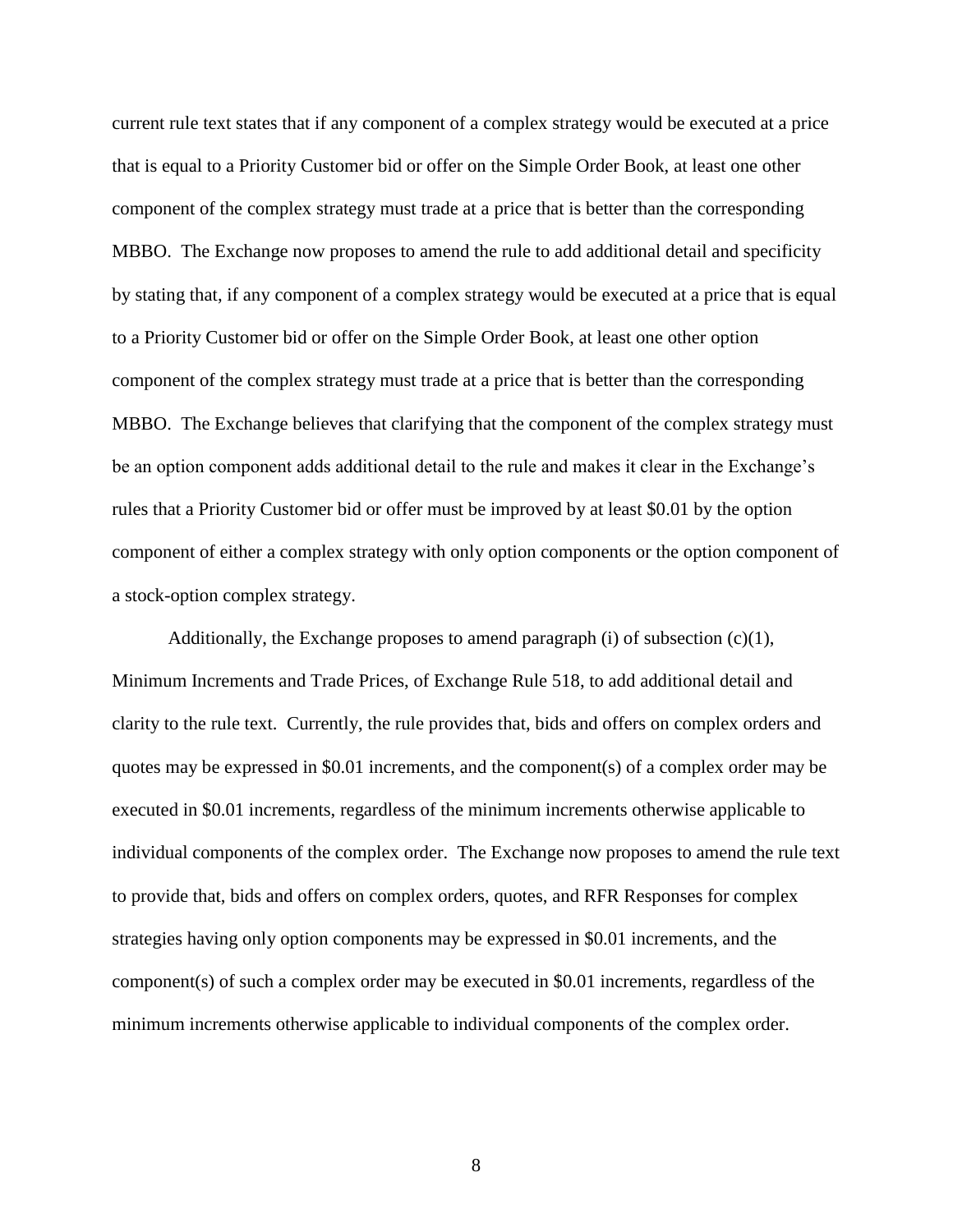Paragraph  $(c)(1)(i)$  pertains to complex strategies that have only option components (as opposed to paragraph  $(c)(1)(ii)$  which pertains to stock-option complex strategies) and therefore provides that bids, offers, and RFR Responses for complex strategies having only option components may be expressed in \$0.01 increments. The Exchange believes this change is necessary to differentiate between which strategies are required to be priced in \$0.01 increments (complex strategies having only option components) and which strategies may be priced in an increment other than \$0.01 (stock-option complex strategies). The Exchange believes this amendment provides additional detail and clarity regarding the pricing of complex strategies having only option components, which is not changing under this proposal.

The Exchange also proposes to amend the rule text of current paragraph  $(c)(1)(iii)$  of Rule 518 to make two minor conforming changes and to renumber the paragraph as new paragraph  $(c)(1)(iv)$ . Currently, the rule states that, a complex order will not be executed at a net price that would cause any component of the complex strategy to be executed: (A) at a price of zero; or (B) ahead of a Priority Customer order on the Simple Order Book without improving the MBBO of at least one component of the complex strategy. The Exchange now proposes to add additional detail and specificity to the rule to state that, a complex order will not be executed at a net price that would cause any option component of the complex strategy to be executed: (A) at a price of zero; or (B) ahead of a Priority Customer order on the Simple Order Book without improving the MBBO of at least one option component of the complex strategy.<sup>18</sup> The Exchange believes that clarifying that the component of the complex strategy must be an option component

<sup>18</sup> The Exchange proposes to make an identical conforming change to paragraph  $(d)(6)$  of Rule 518.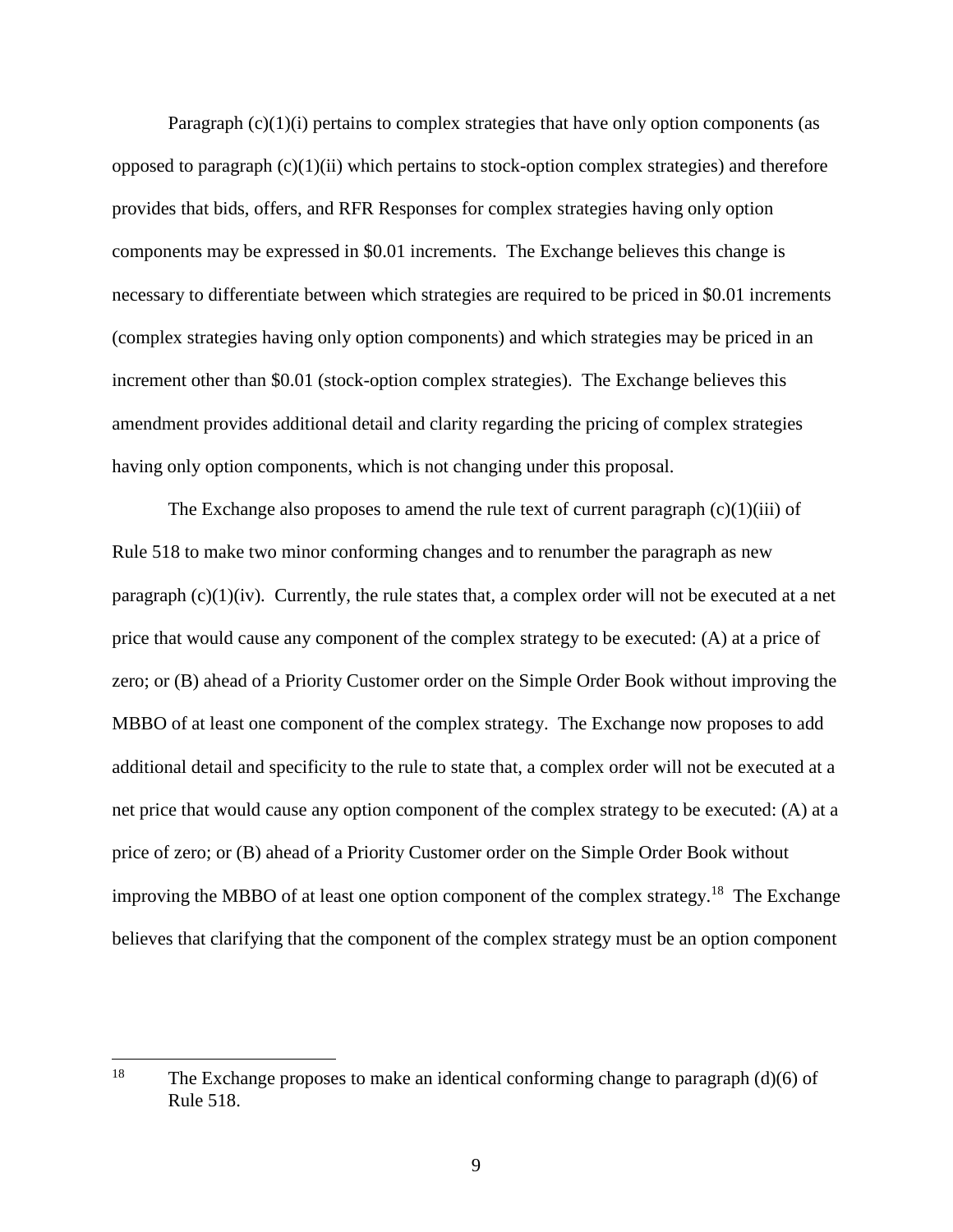adds additional detail and clarity to the rule. The Exchange also proposes to make a nonsubstantive change to existing paragraph (c)(1)(iv) to renumber the paragraph as (c)(1)(v).

The Exchange proposes to amend subparagraph (i) of section  $(c)(4)$ , Managed Interest Process for Complex Orders, of Rule 518 to add additional detail and clarity to the rule text. The managed interest process for complex orders ensures that a complex order will never be executed at a price that is through the individual component prices on the Simple Order Book.

Currently, the rule provides that, when the opposite side icMBBO $19$  includes a Priority Customer Order, the System will book and display such booked complex order on the Strategy Book<sup>20</sup> at a price (the "book and display price") that is \$0.01 away from the current opposite side icMBBO. The Exchange proposes to amend the rule text to provide that, when the opposite side icMBBO includes a Priority Customer Order, the System will book and display such booked complex order on the Strategy Book at a price (the "book and display price") such that at least one option component is priced \$0.01 away from the current opposite side MBBO. The MBBO is comprised of the best bid and the best offer on the Simple Order Book on the Exchange.<sup>21</sup>

This change supports the proposed change to  $518(c)(1)(iii)$  which provides that if any component of a complex strategy would be executed at a price that is equal to a Priority Customer bid or offer on the Simple Order Book, at least one option component of the complex

<sup>&</sup>lt;sup>19</sup> The icMBBO is a calculation that uses the best price from the Simple Order Book for each component of a complex strategy including displayed and non-displayed trading interest. For stock-option orders, the icMBBO for a complex strategy will be calculated using the best price (whether displayed or non-displayed) on the Simple Order Book in the individual option component(s), and the NBBO in the stock component. See Exchange Rule 518(a)(11).

<sup>&</sup>lt;sup>20</sup> The "Strategy Book" is the Exchange's electronic book of complex orders and complex quotes. See Exchange Rule 518(a)(17).

 $21$  See supra note 15.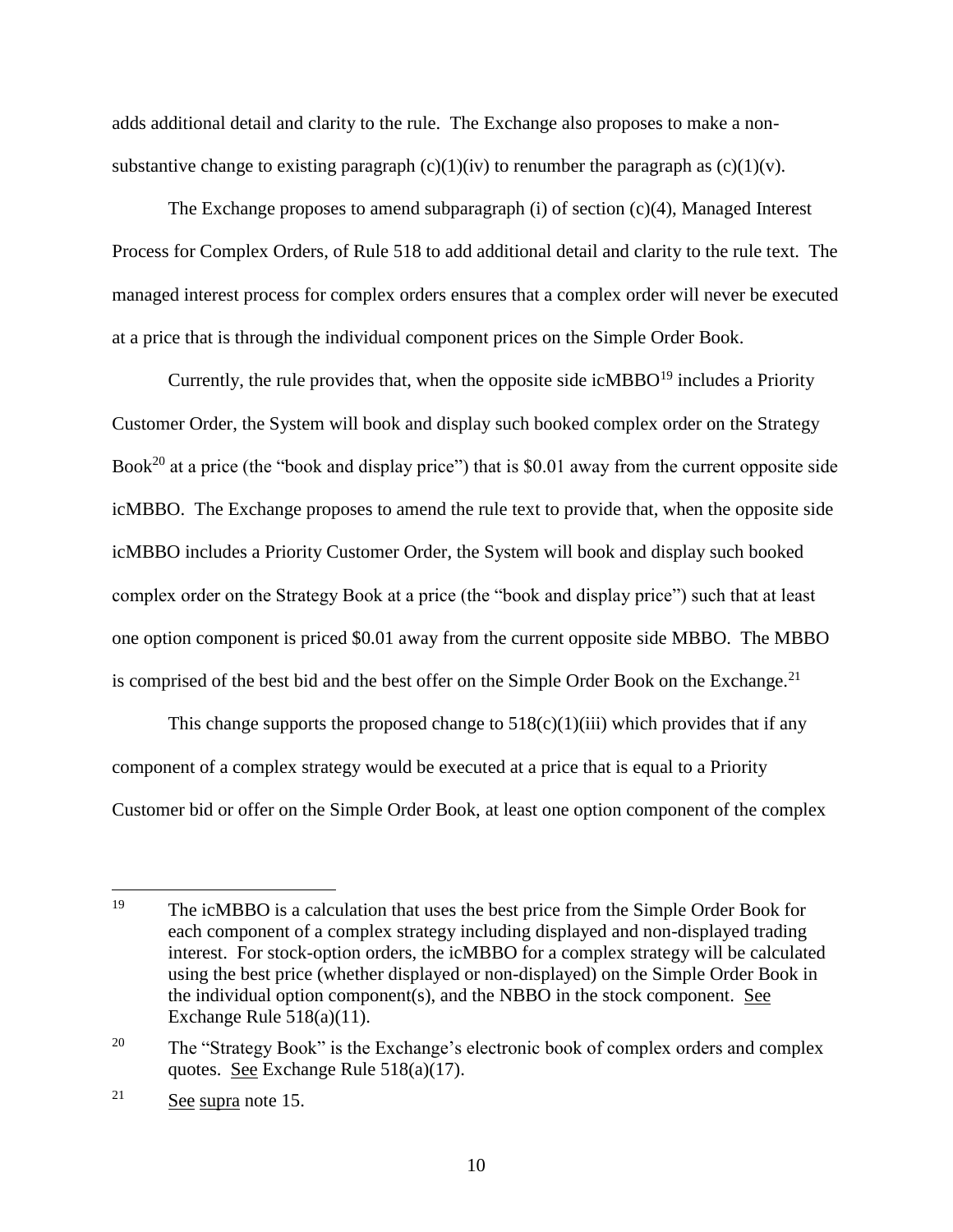strategy must trade at a price that is better than the corresponding MBBO. Together, these changes ensure that no complex strategy (either a complex strategy with only option components or a stock-option complex strategy) will execute ahead of a Priority Customer order on the Simple Order Book without improving the MBBO of at least one option component of the complex strategy by at least  $$0.01<sup>22</sup>$  The Exchange believes this change provides additional detail and clarity regarding the managed interest process for complex strategies with only option components and for stock-option complex strategies, and harmonizes the rule text to the System behavior.

The Exchange proposes to amend paragraph (d)(4), RFR Response, of Rule 518 to make a conforming change to the rule necessary to support pricing of stock-option complex strategies in any decimal price determined by the Exchange. Currently, Rule 518(d)(4) provides that, RFR responses may be submitted in \$0.01 increments. The Exchange proposes to amend this provision to provide that RFR Responses may be submitted in the increments defined in proposed subparagraphs  $(c)(1)(i)$  and  $(c)(1)(ii)$  of this Rule. This proposed change is consistent with the proposed change to Rule  $518(c)(1)$ , Minimum Increments and Trade Prices, as described above, and aligns the pricing of complex strategies with only option components in \$0.01, which is not changing under this proposal, and the pricing of complex strategies with an option component in any decimal price the Exchange determines as proposed herein. RFR responses submitted for a complex strategy having only options components may be expressed in \$0.01 increments as proposed in subparagraph  $(c)(1)(i)$ , whereas RFR responses submitted for a stock-option complex strategy may be expressed in any decimal price the Exchange determines as proposed in subparagraph  $(c)(1)(ii)$ . This change aligns RFR responses for complex strategies

 $22$ 

See Exchange Rule  $518(c)(1)(iv)$  as proposed herein.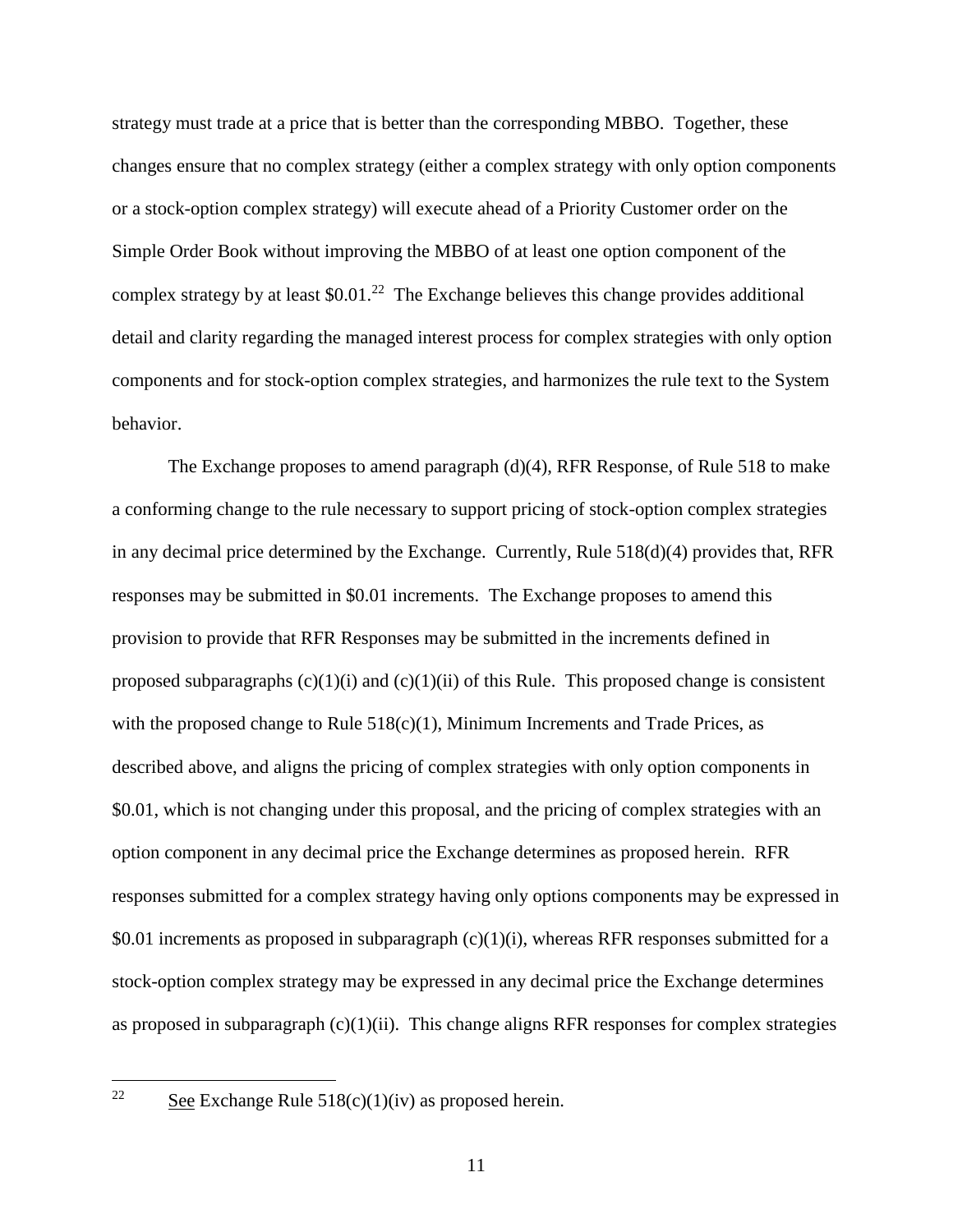with only options components to the current price interval for complex orders of \$0.01, which is not changing under this proposal, and aligns the pricing interval for stock-option complex strategies with the proposed change discussed herein to be in any decimal price as determined by the Exchange. $23$ 

The Exchange proposes to amend paragraph (d)(6)(i) of Rule 518 to add additional detail and clarity to the operation of the rule necessary to support pricing of stock-option complex strategies in sub-penny increments and clarify that the pricing and processing of complex strategies with only option components will remain unchanged under this proposal. Currently, the rule states that, at the conclusion of the Response Time Interval, Complex Auction-eligible orders will be priced and executed as follows, and allocated pursuant to subparagraph (7) of Rule 518:<sup>24</sup> (i) Using \$0.01 inside the current icMBBO as the boundary (the "boundary"), the System will calculate the price where the maximum quantity of contracts can trade and also determine whether there is an imbalance. $25$ 

The Exchange now proposes to amend the rule text to state that, at the conclusion of the Response Time Interval, Complex Auction-eligible orders will be priced and executed as follows, and allocated pursuant to subparagraph (7) of Rule 518: (i) Using \$0.01 inside the current icMBBO for complex strategies with only option components or using a decimal price increment (as determined by the Exchange) inside the current icMBBO for stock-option complex strategies as the boundary (the "boundary") the System will calculate the price where the maximum quantity of contracts can trade and also determine whether there is an imbalance. This

<sup>23</sup> The Exchange proposes to make an identical conforming change to Rule  $518(e)$  for cLEP Responses.

<sup>&</sup>lt;sup>24</sup> See Exchange Rule 518(d)(6).

<sup>&</sup>lt;sup>25</sup> See Exchange Rule  $518(d)(6)(i)$ .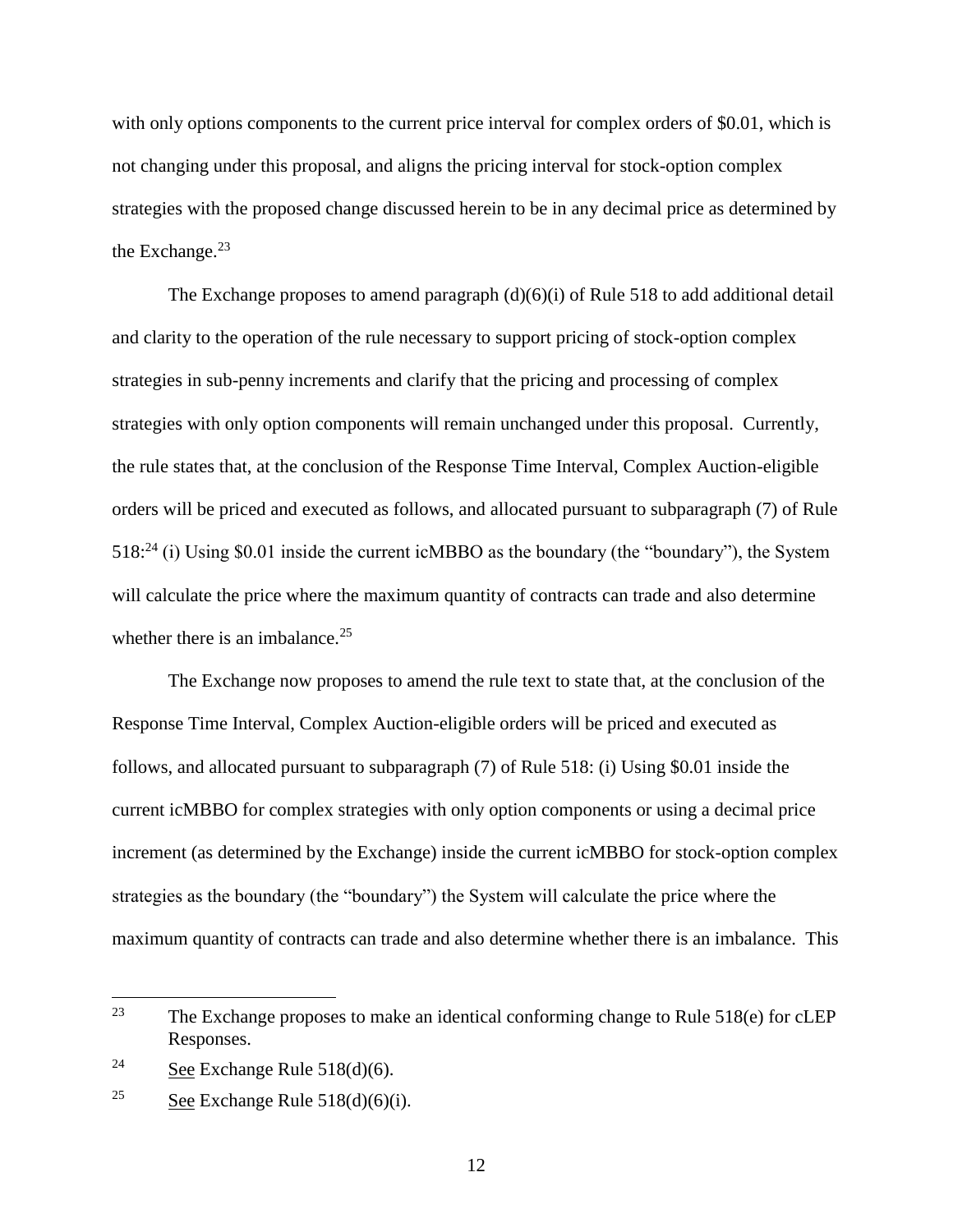proposed change is consistent with the proposed change to Rule  $518(c)(1)$ , Minimum Increments and Trade Prices, as described above and allows the Exchange to accurately calculate prices for stock-option complex strategies. Using the same pricing increments that each complex strategy is priced in (\$0.01 for complex strategies with only option components and the decimal price increment as determined by the Exchange for stock-option complex strategies) ensures that there are no calculation or rounding errors which ensures the accuracy and integrity of the Exchange's price calculations and the System's determination of the price where the maximum quantity of contracts can trade and also the System's determination of an imbalance. The Exchange believes this change adds additional detail and clarity to the rule, by clarifying current behavior as it relates to complex strategies with only option components and facilitates the proposed change to permit pricing of complex strategies with an option component in any decimal price the Exchange determines.

The Exchange proposes to amend paragraph  $(d)(6)(i)(A)2$ .a. of Rule 518 to provide for calculations in \$0.01 increments to support complex strategies with only option components and to provide for calculations in any decimal price increment as determined by the Exchange to support stock-option complex strategies. Currently, the rule provides that, if the midpoint price is not in a \$0.01 increment, the System will round toward the midpoint of the dcMBBO $^{26}$  to the nearest \$0.01. The Exchange now proposes to amend the rule text to state that, for complex strategies with only option components if the midpoint price is not in a \$0.01 increment, the System will round toward the midpoint of the dcMBBO to the nearest \$0.01; for stock-option

<sup>&</sup>lt;sup>26</sup> The dcMBBO is calculated using the best displayed price for each component of a complex strategy from the Simple Order Book. For stock-option orders, the dcMBBO for a complex strategy will be calculated using the Exchange's best displayed bid or offer in the individual option component(s) and the NBBO in the stock component. See Exchange Rule 518(a)(8).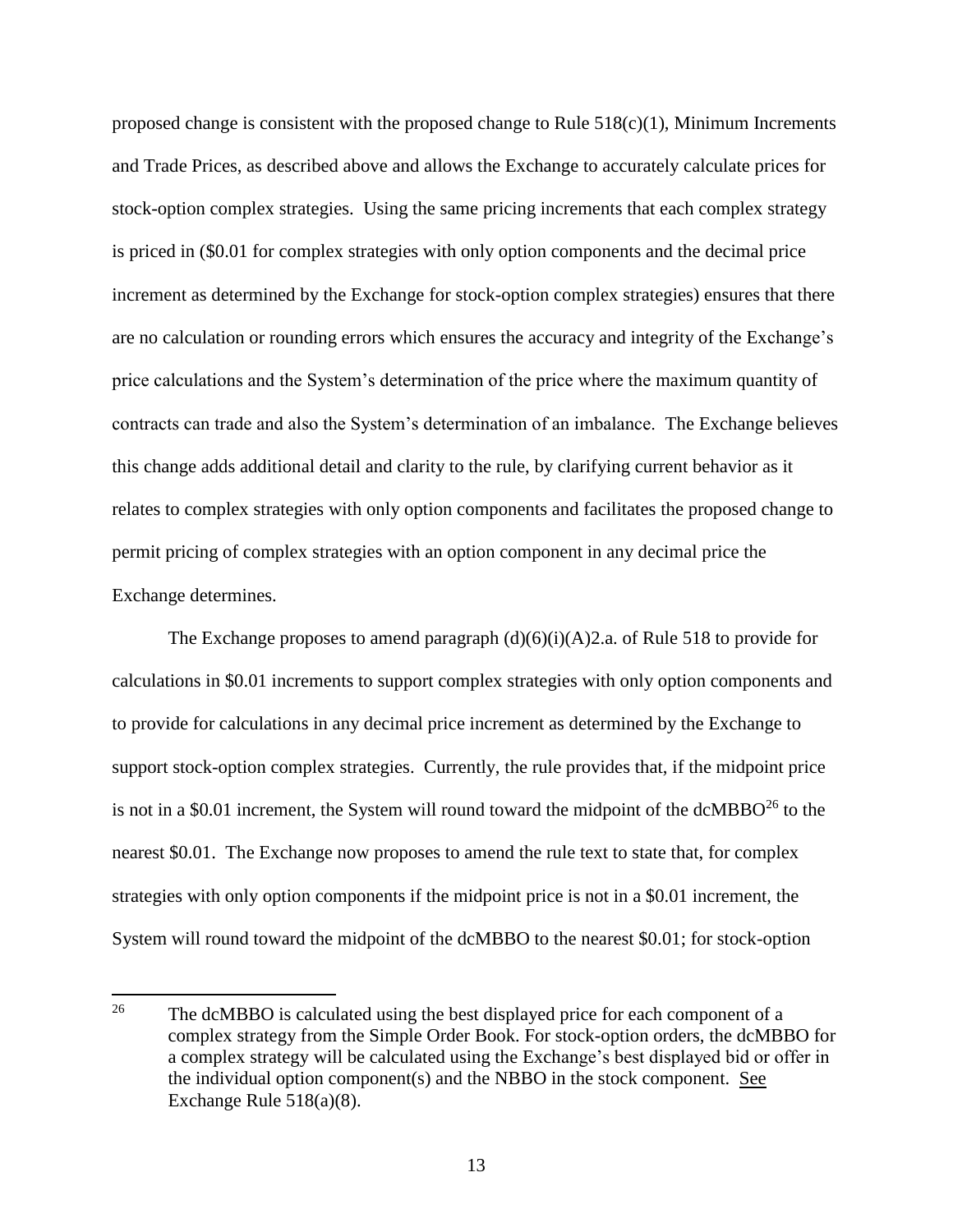complex strategies, if the midpoint price is not in a decimal price increment as determined by the Exchange, the System will round toward the midpoint of the dcMBBO to the nearest decimal price increment as determined by the Exchange.

Similarly, the Exchange also proposes to amend paragraph  $(d)(6)(i)(A)2.b.$  of Rule 518 to provide for calculations in \$0.01 increments to support complex strategies with only option components and to provide for calculations in any decimal increment as determined by the Exchange to support stock-option complex strategies. Currently, the rule provides that if the midpoint of the highest and lowest prices is also the midpoint of the dcMBBO and is not in a \$0.01 increment the System will round the price up to the next \$0.01 increment. The Exchange now proposes to amend the rule text to state that, if the midpoint of the highest and lowest prices is also the midpoint of the dcMBBO and is not in a \$0.01 increment for complex strategies with only option components or in a decimal price increment as determined by the Exchange for stock-option complex strategies, the System will round the price up to the next \$0.01 increment for complex strategies with only option components or to a decimal price increment as determined by the Exchange for stock-option complex strategies.

To properly perform the internal calculations described in Exchange Rule  $518(d)(6)(i)(A)2$ .a. and b. correctly it is imperative that the decimal increment being used in the calculation properly aligns to the decimal quoting increment being used on the Exchange for that strategy, be it for complex strategies with only options components or stock-option complex strategies. Using the appropriate decimal increment that the strategy is priced in (\$0.01 for complex strategies with only options components or any decimal price as determined by the Exchange for stock-option complex strategies) ensures that the Exchange accurately calculates the Auction Start Price to the proper decimal precision for either complex strategies with only

14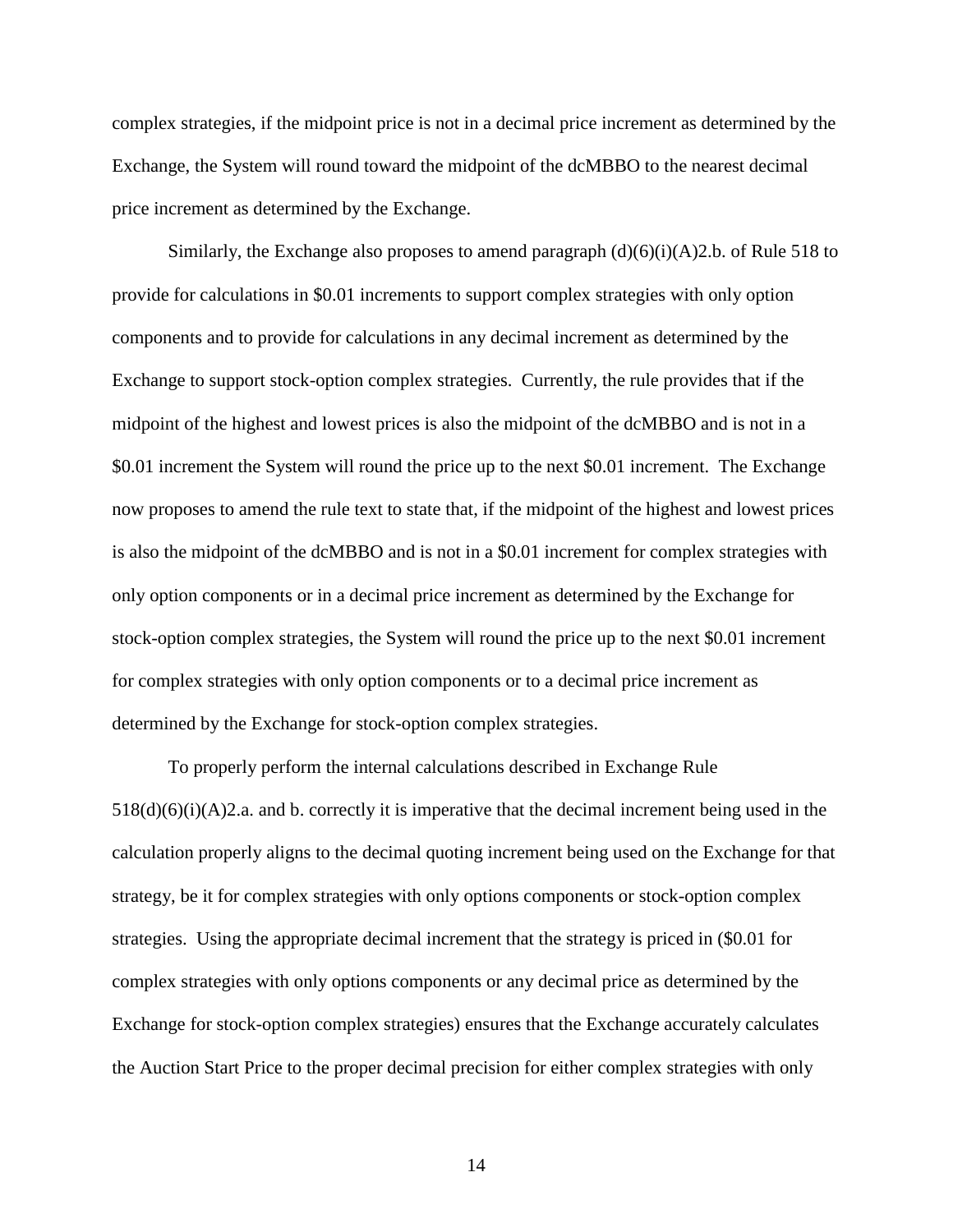options components (which may only be in \$0.01 increments) or stock-option complex strategies (which may be in any price increment as determined by the Exchange). The Exchange believes these changes provide additional detail and clarification regarding the differentiation in calculations for complex strategies with only options components that are priced in \$0.01 increments, which remains unchanged under this proposal, and calculations for stock-option complex strategies, which may be priced in increments other than \$0.01. This change is necessary to support the proposed change discussed herein to price stock-option strategies in any decimal price increment as determined by the Exchange.

#### Rule 515 Execution of Orders and Quotes

#### Customer to Customer Cross Orders

The Exchange proposes to amend paragraph (h), Crossing Orders, of Rule 515, to clarify that Complex Customer Cross ("cC2C") pricing is not changing under this proposal. Currently, subparagraph (B) of paragraph (3), of Rule 515(h), Complex Customer Cross ("cC2C") Orders provides that  $cC2C$  Orders<sup>27</sup> may only be entered in the minimum trading increments applicable to complex orders under Rule  $518(c)(1)(i)$ . Current Rule  $518(c)(1)(i)$  provides that the minimum trading increments applicable to complex orders is  $$0.01<sup>28</sup>$  The Exchange proposes to amend subparagraph (B) to state that, cC2C Orders may only be entered in minimum trading increments of \$0.01.

<sup>27</sup> <sup>27</sup> A Complex Customer Cross or "cC2C" Order is comprised of one Priority Customer complex order to buy and one Priority Customer complex order to sell at the same price and for the same quantity. Trading of cC2C Orders is governed by Rule 515(h)(3). See Exchange Rule 518(b)(5).

<sup>&</sup>lt;sup>28</sup> Bids and offers on complex orders and quotes may be expressed in \$0.01 increments, and the component(s) of a complex order may be executed in \$0.01 increments, regardless of the minimum increments otherwise applicable to individual components of the complex order. See Exchange Rule 518(c)(1)(i).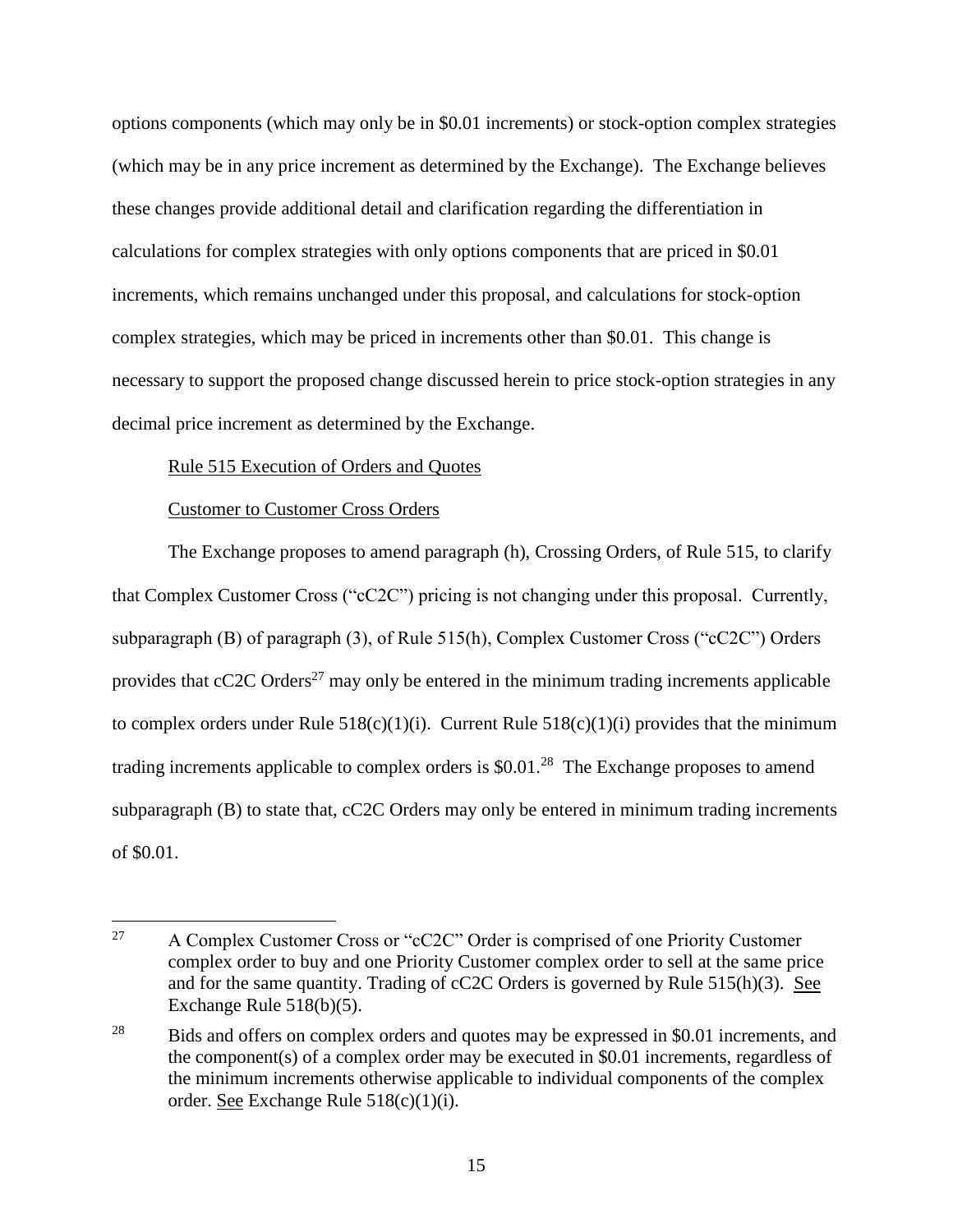#### Complex Qualified Contingent Cross Orders

cQCC Orders<sup>29</sup> may be entered into the Exchange's System with a stock component or without the stock component. To support and facilitate the pricing proposal for stock-option strategies as proposed herein, a cQCC entered without the stock component will be treated as a complex strategy with only option components for pricing purposes (pricing in \$0.01 increments only), whereas a cQCC entered with the stock component will be treated as a complex strategy with a stock component under the Exchange's new quoting structure as proposed herein. Therefore, the Exchange proposes to amend subparagraph (B) of paragraph (4), Complex Qualified Contingent Cross ("cQCC") Orders to provide that cQCC Orders may only be entered in the minimum trading increments applicable to complex orders under proposed Rule  $518(c)(1)(i)$  or  $518(c)(1)(ii)$  if the cQCC Order includes the stock component upon entry.

Additionally, the Exchange proposes to adopt new subparagraph (D) to paragraph (4) of Rule 515(h) to provide a more fulsome description of cQCC Order handling of a cQCC Order entered without the stock component and a cQCC Order entered with the stock component. New subparagraph (D) will provide that, a cQCC Order may be entered with or without the stock component. A cQCC Order entered without the stock component will be treated as a complex strategy with only option components. A cQCC Order entered with the stock component shall be subject to Rule 518.01. A Member that submits a cQCC Order to the Exchange (with or without the stock component) represents that such order satisfies the requirements of a qualified

 $\overline{a}$ <sup>29</sup> A Complex Qualified Contingent Cross or "cQCC" Order is comprised of an originating complex order to buy or sell where each component is at least 1,000 contracts that is identified as being part of a qualified contingent trade, as defined in Rule 516, Interpretations and Policies .01, coupled with a contra-side complex order or orders totaling an equal number of contracts. Trading of cQCC Orders is governed by Rule 515(h)(4). See Exchange Rule 518(b)(6).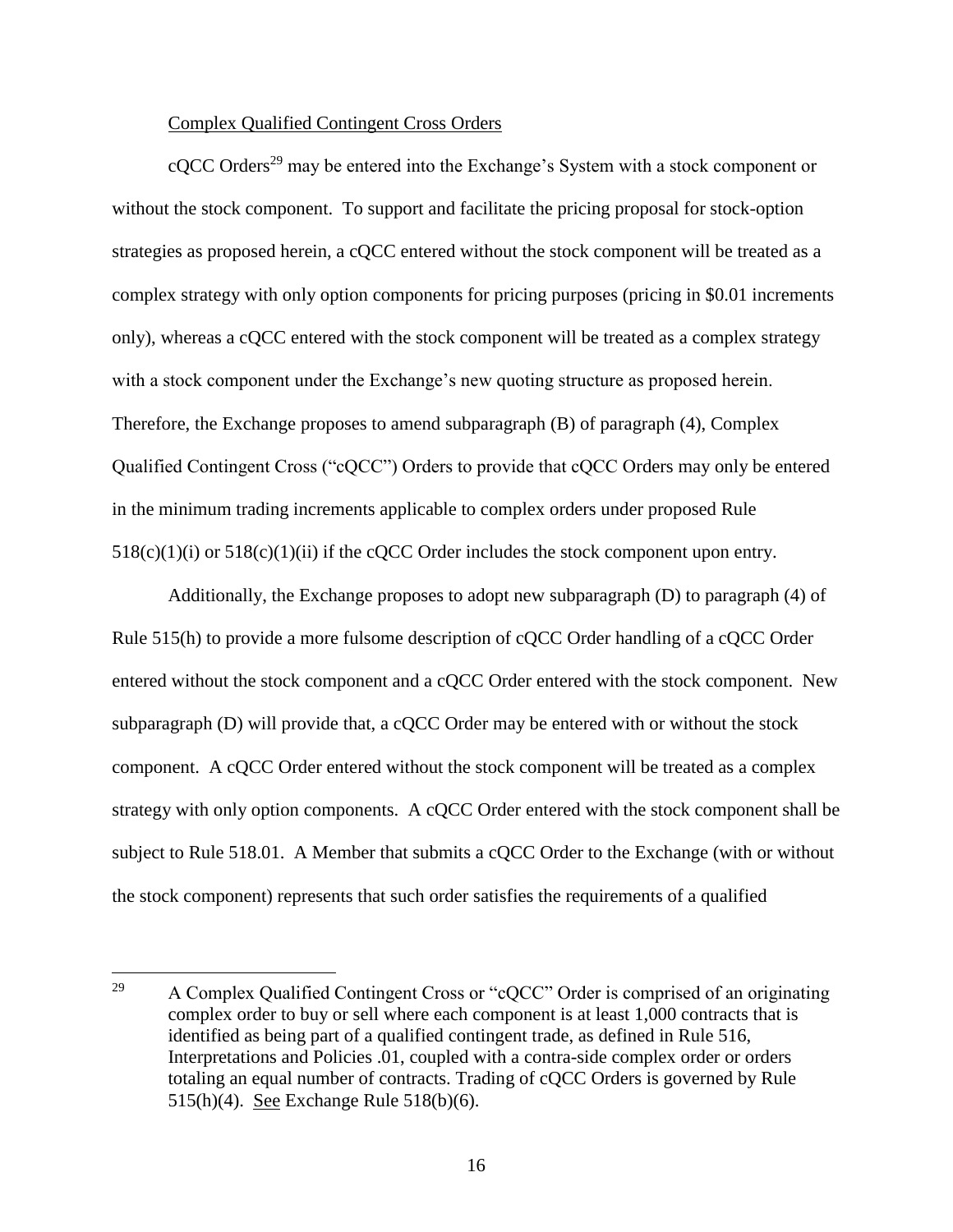contingent trade (as described in Interpretations and Policies .01 of Rule 516) and agrees to provide information to the Exchange related to the execution of the stock component as determined by the Exchange and communicated via Regulatory Circular.<sup>30</sup>

## 2. Statutory Basis

The Exchange believes that its proposed rule change is consistent with Section 6(b) of the Act<sup>31</sup> in general, and furthers the objectives of Section  $6(b)(5)$  of the Act<sup>32</sup> in particular, in that it is designed to prevent fraudulent and manipulative acts and practices, to promote just and equitable principles of trade, to foster cooperation and coordination with persons engaged in regulating, clearing, settling, processing information with respect to, and facilitating transactions in securities, to remove impediments to and perfect the mechanisms of a free and open market and a national market system and, in general, to protect investors and the public interest.

The Exchange believes that the proposed rule change benefits investors and promotes just and equitable principles of trade because it provides investors with the ability to price stockoption complex strategies with greater precision.<sup>33</sup> This provides investors with greater opportunities for execution as it allows for more accurate pricing of stock-option complex strategies. The net price of a complex strategy with a stock component may result in a price that

 $30$  See proposed Rule 515(h)(4)(D) and see also MIAX Options Regulatory Circular 2019-19, Update regarding Regulatory Requirements when entering a Qualified Contingent Cross Order ("QCC") or a Complex Qualified Contingent Cross Order ("cQCC") (March 19, 2019) available at: [https://www.miaxoptions.com/sites/default/files/circular](https://www.miaxoptions.com/sites/default/files/circular-files/MIAX_Options_RC_2019_19.pdf)[files/MIAX\\_Options\\_RC\\_2019\\_19.pdf.](https://www.miaxoptions.com/sites/default/files/circular-files/MIAX_Options_RC_2019_19.pdf)

 $31$  15 U.S.C. 78f(b).

 $32 \qquad 15 \text{ U.S.C. } 78f(b)(5).$ 

<sup>&</sup>lt;sup>33</sup> The Exchange notes that other options exchanges permit stock-option orders to be priced in decimal increments. See Cboe Options Rule 5.33(f)(i)(B), Nasdaq ISE Options 3, Section  $14(c)(1)$ , and Cboe EDGX Rule  $21.20(f)(1)(B)$ .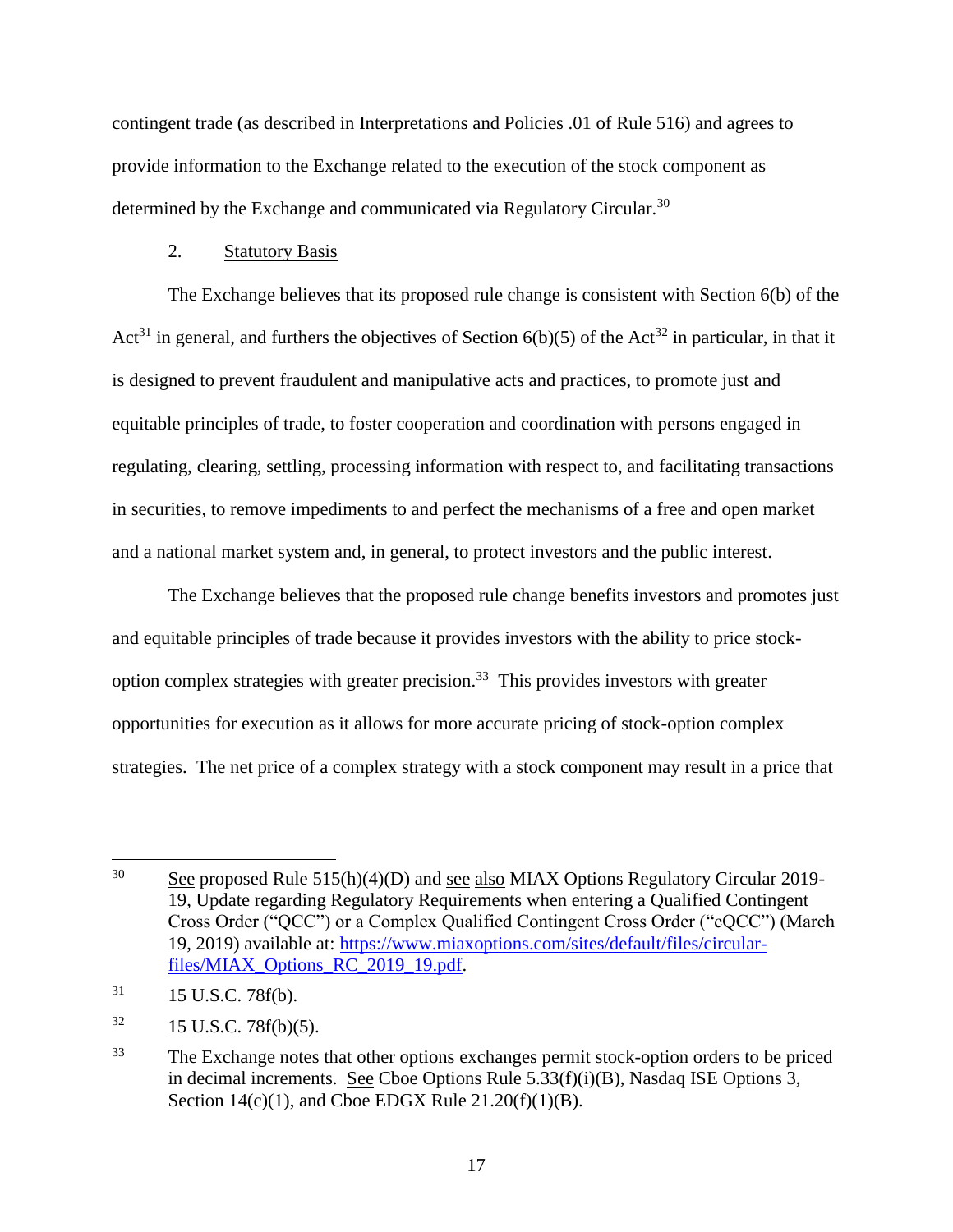is accurately expressed in a finer decimal increment than \$0.01 as a result of the stock ratio being

used.

Example 1 Stock-Option Complex Strategy

The current market is: MBBO XYZ Jan 15 Put 0.95 (10) x 1.00 (10) NBBO XYZ Stock 20.00 (100) x 20.01 (100) Customer strategy: A customer order to Buy 1 XYZ Jan 15 Put and Buy 33 Shares of XYZ is received. The customer would like to pay \$1.00 for the option and pay \$20.01 for the stock for a net price \$7.6033 as per the calculation of the strategy market below. The market for the Strategy is: Strategy Bid = (Option Bid  $*$  Option Ratio) + (Stock Bid  $*$  Stock Ratio/100) Strategy Bid =  $(0.95 * 1) + (20.00 * .33)$ Strategy Bid  $= 7.5500$ Strategy Ask = (Option Ask  $*$  Option Ratio) + (Stock Ask  $*$  Stock Ratio/100) Strategy Ask =  $(1.00 * 1) + (20.01 * .33)$ Strategy Ask  $= 7.6033$ Strategy market  $= 7.5500 \times 7.6033$ 

As the Exchange does not support stock option strategies priced in four decimal increments this strategy would be sent to a venue that supports four decimal pricing for execution.

Under the Exchange's proposal to permit stock-option complex strategies to be expressed in any decimal price as determined by the Exchange, if the Exchange determines to price stock-option complex strategies in \$0.0001 increments, the above strategy could be placed on the Exchange's Strategy Book at its calculated net price. The customer who would like to pay \$1.00 for the option and pay \$20.01for the stock can now pay \$1.00 for the option and pay \$20.01 for the stock for a net price of \$7.6033 as per the calculation above.

Pricing stock-option complex strategies in sub-penny increments permits more precision

pricing and allows for complex strategies with a stock component to be effectively traded on the

Exchange. Currently, firms that wish to execute these types of strategies will not send them to

the MIAX Exchange due to the current System limitation which constrains the price to two

decimal places, whereas the strategy may be more precisely priced in sub-penny increments on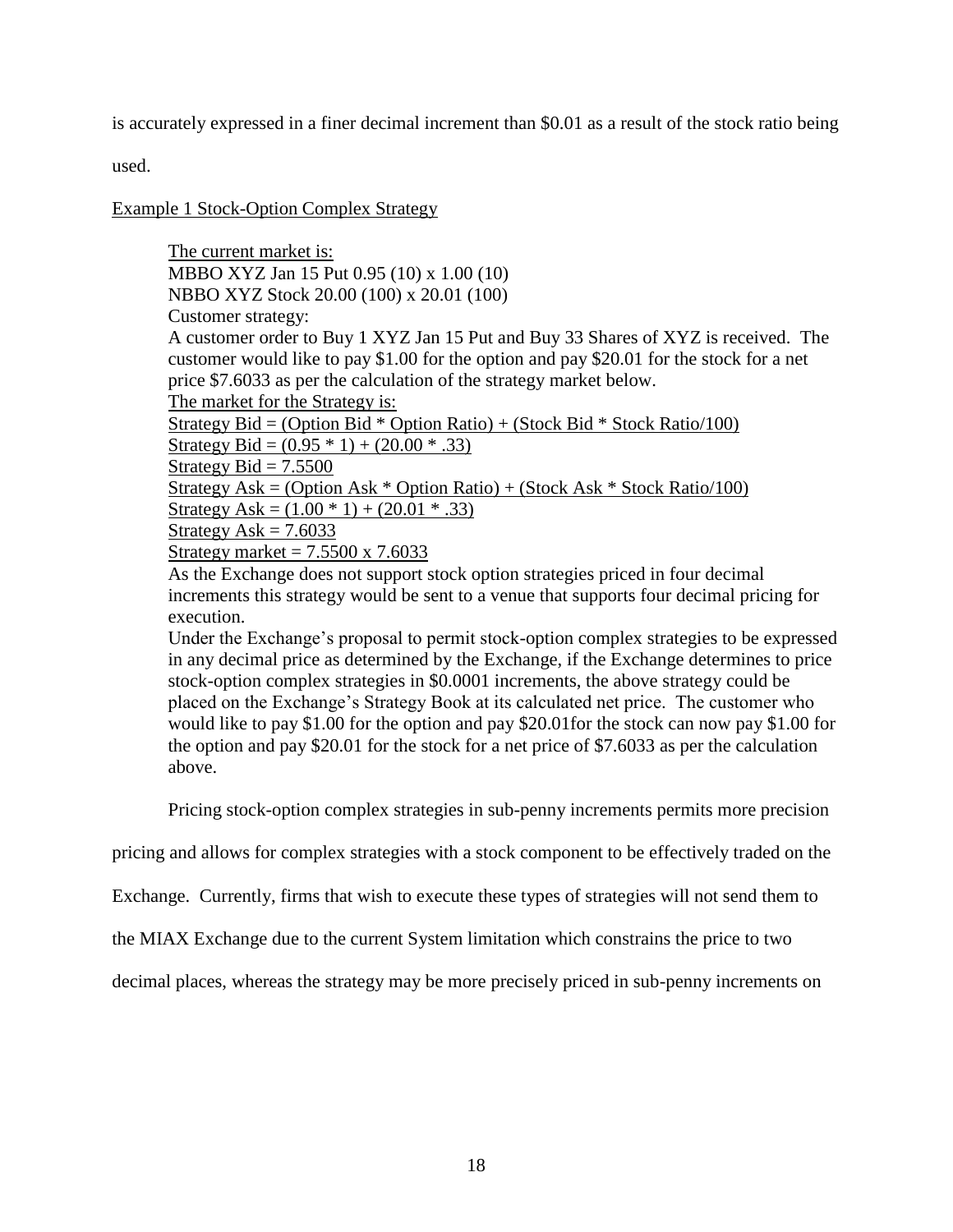exchanges that permit sub-penny pricing of stock-option complex strategies to four decimal places.<sup>34</sup>

Further, the Exchange believes that the proposed rule change removes impediments to and perfects the mechanisms of a free and open market and a national market system and, in general, protects investors and the public interest by offering similar functionality to Members that can be found on other competing option exchanges.<sup>35</sup> Competition benefits investors by providing investors an additional venue to choose from when making order routing decisions.

Additionally, the Exchange believes its proposal to leave Complex Customer Cross Order functionality unchanged promotes just and equitable principles of trade, removes impediments to and perfects the mechanisms of a free and open market and a national market system and, in general, to protects investors and the public interest. A Complex Customer Cross Order is comprised of one Priority Customer complex order to buy and one Priority Customer complex order to sell at the same price and for the same quantity.<sup>36</sup> Complex Customer Cross Orders are not exposed to the marketplace and are executed upon entry, provided that the execution is at least \$0.01 better than the icMBBO, or the best net price of a complex order on the Strategy Book, whichever is more aggressive.<sup>37</sup> The Exchange believes that requiring a minimum improvement of \$0.01 benefits investors and the public interest as it is not a de minimis price improvement amount. Further, the Exchange does not believe that Members on the Exchange are disadvantaged in any way by not being able to execute Complex Customer Cross Orders with a stock component in a sub-penny interval, as Members may use the cQCC Order type for stock-

<sup>34</sup> See id.

<sup>35</sup> See id.

<sup>&</sup>lt;sup>36</sup> See Exchange Rule  $518(b)(2)(d)$ .

 $37$  See Exchange Rule 515(h)(3).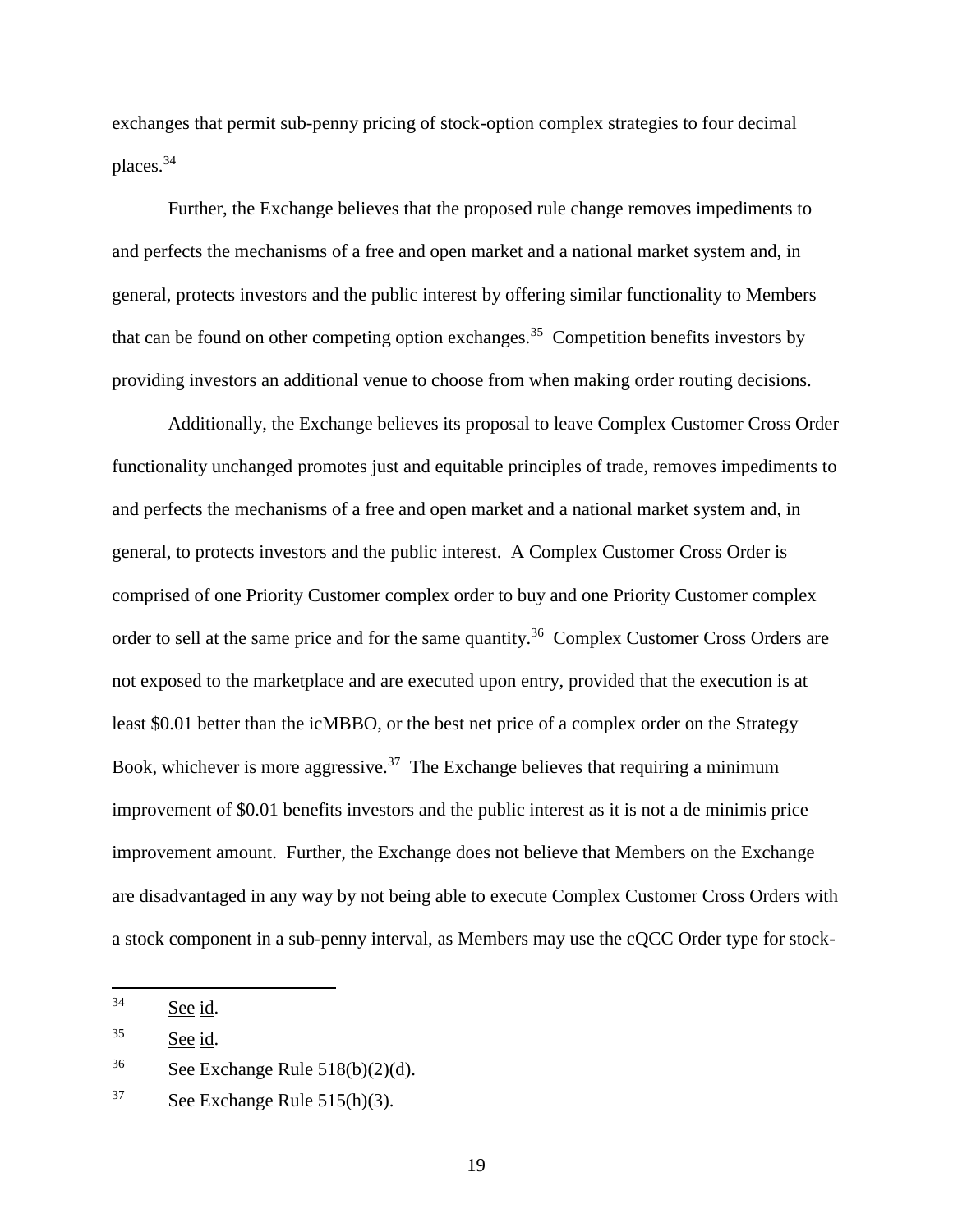option complex strategies, or expose their stock-option complex strategy order to the market via the Exchange's cPRIME for price improvement in sub-penny increments.

To support the pricing of stock-option orders in any decimal price the Exchange determines, the Exchange is proposing to make a number of non-substantive conforming changes throughout its rules to clearly differentiate pricing and support of complex strategies with only option components, (which remains unchanged under this proposal in \$0.01 increments), and pricing and support of stock-option complex strategies, which may be in any decimal price the Exchange determines. The Exchange believes that its proposed non-substantive changes to add additional detail and clarity to the Exchange's rulebook benefits investors and the public interest as it provides transparency and eliminates the potential for confusion regarding the operation of the Exchange's rules.

## B. Self-Regulatory Organization's Statement on Burden on Competition

The Exchange does not believe that the proposed rule change will impose any burden on competition that is not necessary or appropriate in furtherance of the purposes of the Act. The Exchange does not believe that its proposal will impose any burden on intra-market competition that is not necessary or appropriate in furtherance of the purposes of the Act because all Members of the Exchange that transact stock-option complex strategies will be able to price stock-option complex strategies in more precise increments.<sup>38</sup>

<sup>38</sup> The Exchange notes that an updated FIX Order Interface Specification was published on 11/12/2021 to apprise Members of the change in pricing increments from \$0.01 to \$0.0001 for stock-option orders. See MIAX Options, Options Order Management using FIX Protocol, FIX Interface Specification, version: 2.5a (11/2/2021) available at [https://www.miaxoptions.com/sites/default/files/page](https://www.miaxoptions.com/sites/default/files/page-files/FIX_Order_Interface_FOI_v2.5a.pdf)[files/FIX\\_Order\\_Interface\\_FOI\\_v2.5a.pdf.](https://www.miaxoptions.com/sites/default/files/page-files/FIX_Order_Interface_FOI_v2.5a.pdf)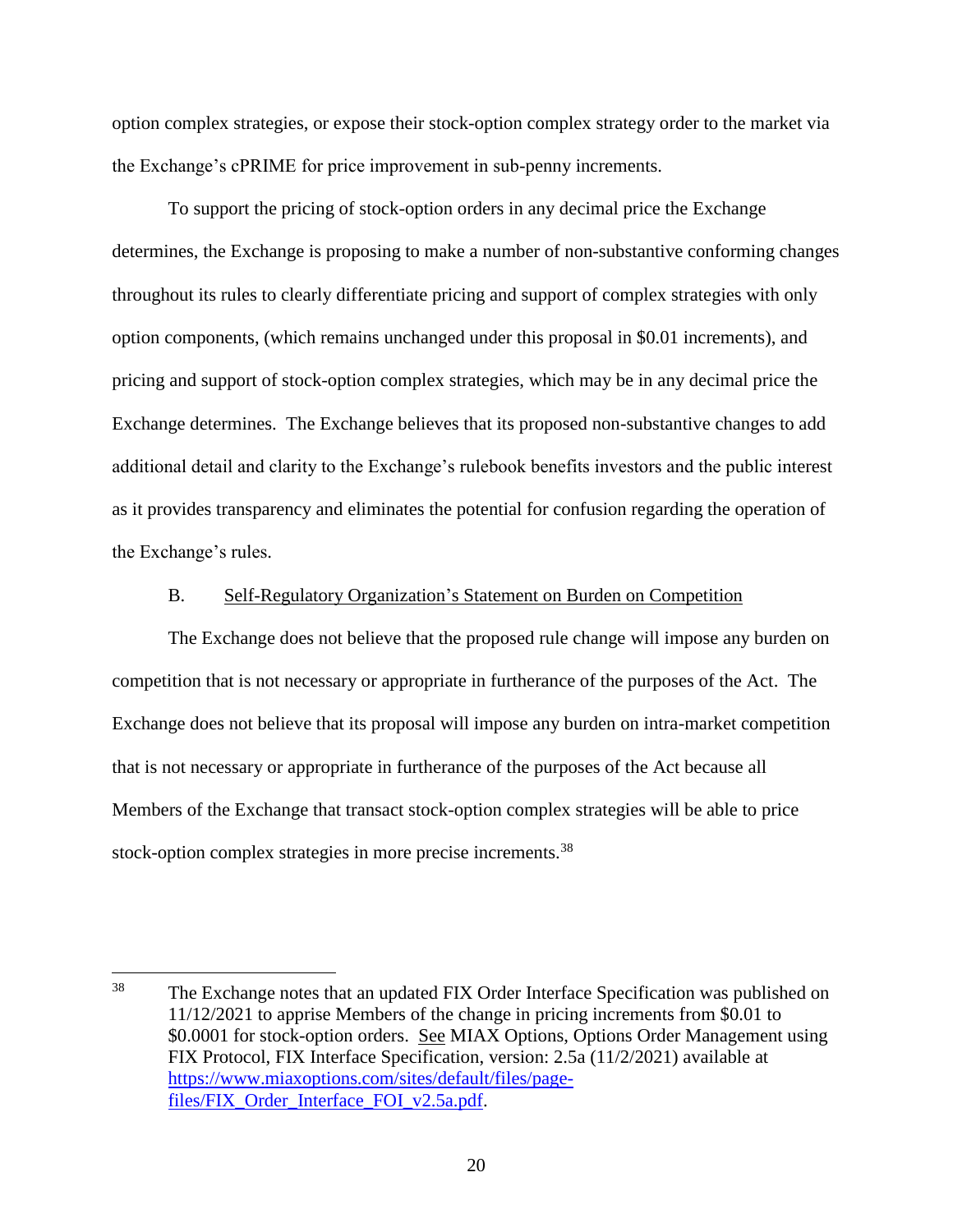The Exchange does not believe that the proposed rule change will impose any burden on inter-market competition that is not necessary or appropriate in furtherance of the purposes of the Act. The Exchange believes that its proposal may benefit inter-market competition as other competing option exchanges offer similar price precision for stock-option complex strategies.<sup>39</sup>

Additionally, the non-substantive changes proposed by the Exchange will have no impact on competition as they provide additional clarity and detail in the Exchange's rules and are not changes made for any competitive purpose.

# C. Self-Regulatory Organization's Statement on Comments on the Proposed Rule Change Received from Members, Participants, or Others

Written comments were neither solicited nor received.

# III. Date of Effectiveness of the Proposed Rule Change and Timing for Commission Action Because the proposed rule change does not: (i) significantly affect the protection of investors or the public interest; (ii) impose any significant burden on competition; and (iii)

<sup>39</sup> See CboeEDGX Exchange Rule  $21.20(f)(1)(B)$  which provides that Users may express bids and offers for a stock-option order (including a QCC with Stock Order) in any decimal price the Exchange determines. The option leg(s) of a stock-option order may be executed in \$0.01 increments, regardless of minimum increments otherwise applicable to the option leg(s), and the stock leg of a stock-option order may be executed in any decimal price permitted in the equity market; and Cboe Exchange Rule 5.33(f)(1)(B) which similarly provides that Users may express bids and offers for a stock-option order (including a QCC with Stock Order) in any decimal price the Exchange determines. The minimum increment for the option  $leg(s)$  of a stock-option order is \$0.01 or greater, which the Exchange may determine on a class-by-class basis, regardless of the minimum increments otherwise applicable to the option leg(s), and the stock leg of a stock-option order may be executed in any decimal price permitted in the equity market. See also Tradedesk Updates, Cboe Options Exchange Announces Support for QCC with an Equity Leg and Improved Pricing Precision on Complex Orders with an Equity Leg (March 2, 2018) (allowing a price with four decimal places on all complex orders that include a stock leg and that are routed for electronic trading) available at [https://cdn.cboe.com/resources/release\\_notes/2018/QCC-w-equity-leg-and-CPS-4-digit](https://cdn.cboe.com/resources/release_notes/2018/QCC-w-equity-leg-and-CPS-4-digit-decimal.pdf)[decimal.pdf.](https://cdn.cboe.com/resources/release_notes/2018/QCC-w-equity-leg-and-CPS-4-digit-decimal.pdf)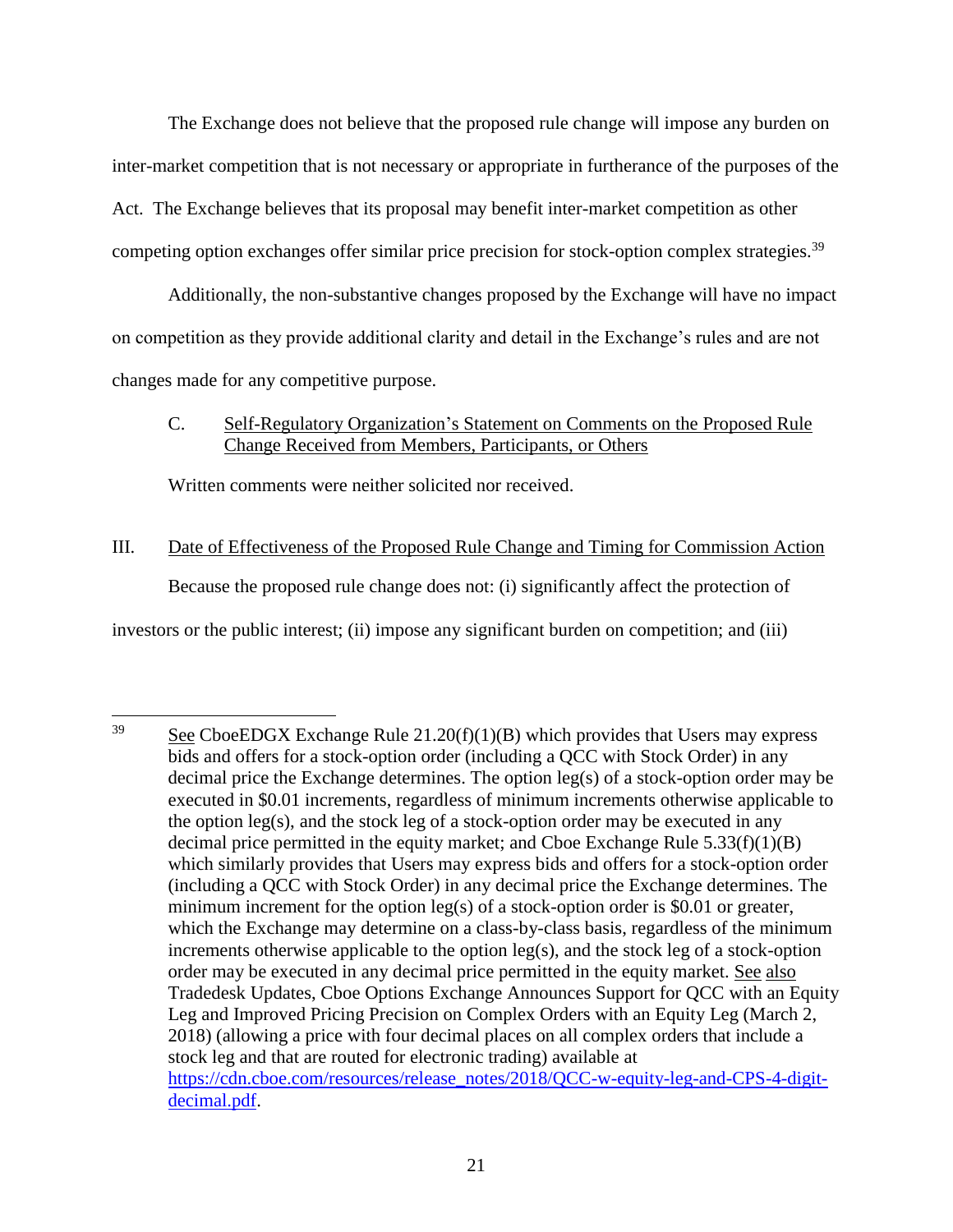become operative for 30 days from the date on which it was filed, or such shorter time as the Commission may designate, it has become effective pursuant to Section 19(b)(3)(A) of the Act and Rule 19b-4(f)(6) thereunder.

A proposed rule change filed under Rule  $19b-4(f)(6)^{40}$  normally does not become operative prior to 30 days after the date of the filing. However, pursuant to Rule  $19b4(f)(6)(iii)$ ,<sup>41</sup>, the Commission may designate a shorter time if such action is consistent with the protection of investors and the public interest. The Exchange has asked the Commission to waive the 30-day operative delay. The Exchange states that other options exchanges currently allow bids and offers for stock-option orders to be expressed in any decimal price the exchange determines and that waiver of the operative delay will benefit investors by immediately providing them with an additional venue that offers sub-penny pricing for stock-option orders. The Exchange further states that its proposal does not introduce new regulatory issues. The Commission finds that waiving the operative delay is consistent with the protection of investors and the public interest because other options exchanges currently allow market participants to express bids and offers for stock-option orders in any decimal price the exchange determines,<sup>42</sup> and waiver of the operative delay will immediately provide investors with an additional venue that allows them to express bids and offers for stock-option orders in this manner. As discussed above, the Exchange believes that the proposal will permit more precise and accurate pricing of stock-option complex strategies, which could provide investors with additional execution opportunities. The Commission notes that although the proposal will allow bids and offers for

 $\overline{a}$ 

22

 $^{40}$  17 CFR 240.19b-4(f)(6).

 $^{41}$  17 CFR 240.19b-4(f)(6)(iii).

<sup>42</sup> See supra note [3.](#page-1-0)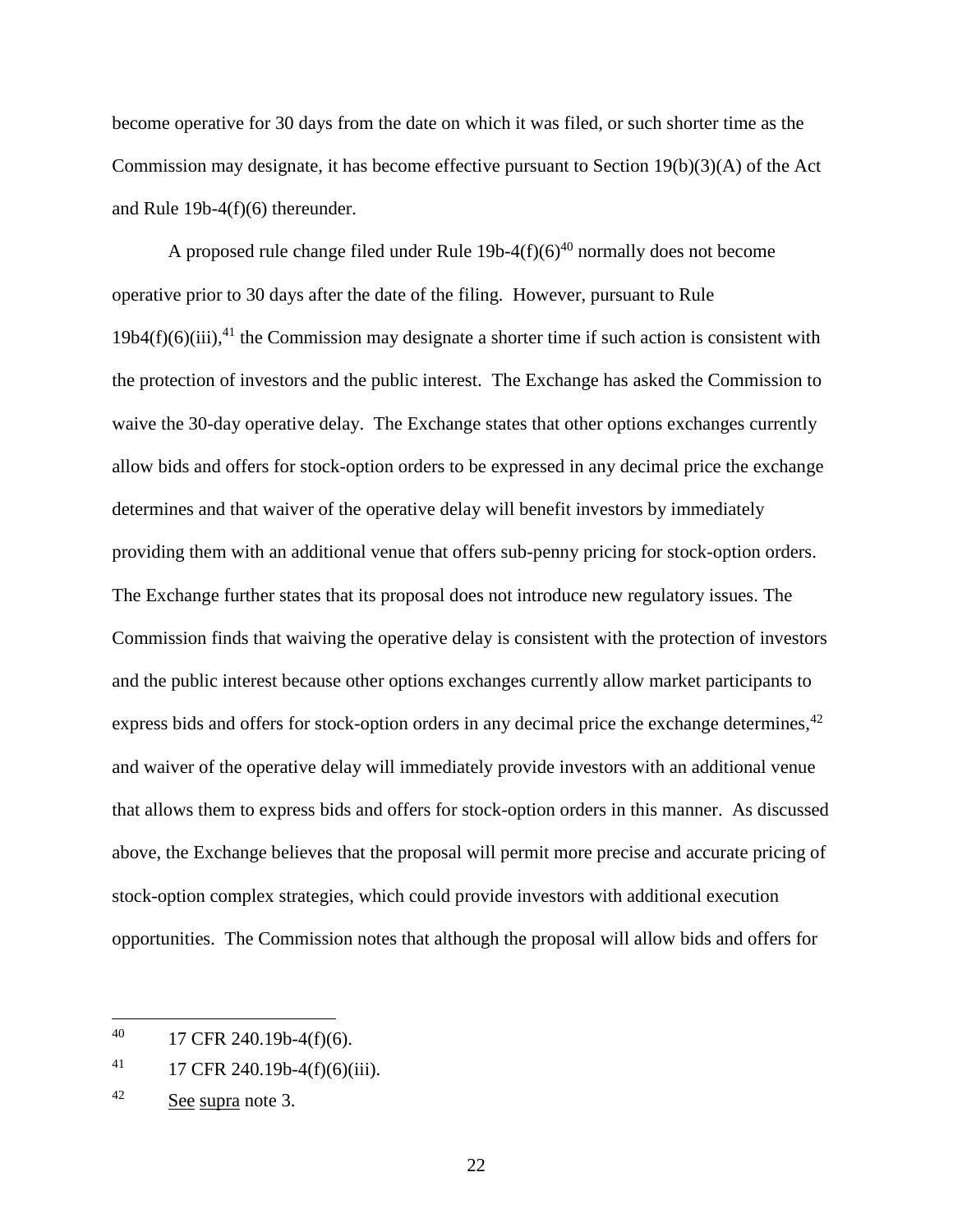stock-option orders to be expressed in any decimal price the Exchange determines, the option component(s) of such an order will continue to be executed in \$0.01 increments. In addition, the Exchange's rules will continue to protect Priority Customer interest by providing, among other things, that if any component of a complex strategy would be executed at a price that is equal to a Priority Customer bid or offer on the Simple Book, at least one other option component of the complex strategy must trade at a price that is better than the corresponding MBBO.<sup>43</sup> The proposal also protects investors by codifying in the Exchange's rules that a member that submits a cQCC order to the Exchange (with or without the stock component) represents that the order satisfies the requirements of a qualified contingent trade and agrees to provide information to the Exchange related to the execution of the stock component of the order. For these reasons, the Commission designates the proposal operative upon filing.<sup>44</sup>

At any time within 60 days of the filing of the proposed rule change, the Commission summarily may temporarily suspend such rule change if it appears to the Commission that such action is necessary or appropriate in the public interest, for the protection of investors, or otherwise in furtherance of the purposes of the Act. If the Commission takes such action, the Commission shall institute proceedings to determine whether the proposed rule should be approved or disapproved.

 $43$ See proposed Exchange Rule  $518(c)(1)(iii)$ . See also proposed Exchange Rule  $518(c)(1)(iv)$  (stating that a complex order will not be executed at a net price that would cause any option component of the complex strategy to be executed: (A) at a price of zero; or (B) ahead of a Priority Customer order on the Simple Order Book without improving the MBBO of at least one option component of the complex strategy).

<sup>&</sup>lt;sup>44</sup> For purposes only of accelerating the operative date of this proposal, the Commission has considered the proposed rule's impact on efficiency, competition, and capital formation. 15 U.S.C. 78c(f).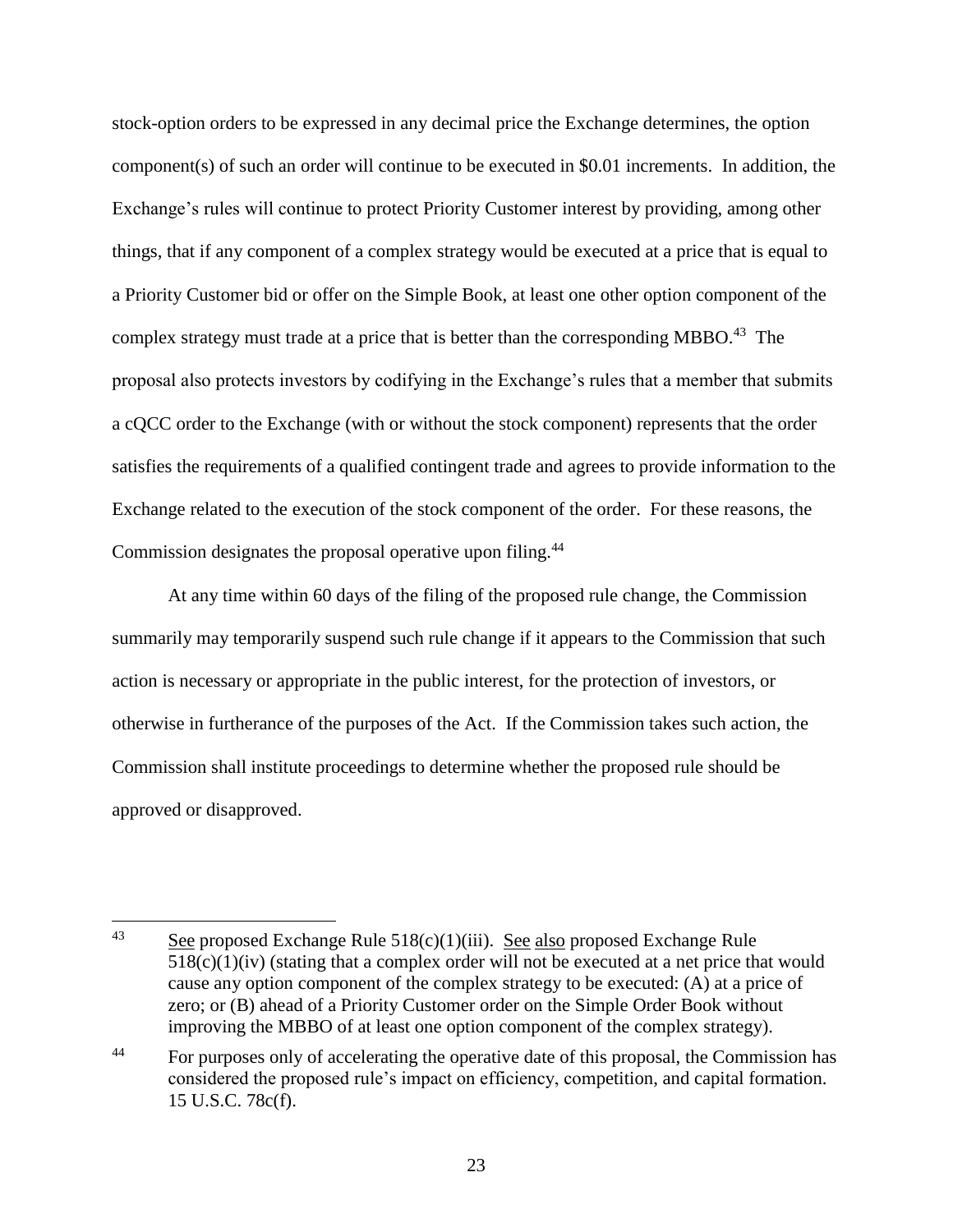## IV. Solicitation of Comments

Interested persons are invited to submit written data, views, and arguments concerning the foregoing, including whether the proposed rule change is consistent with the Act. Comments may be submitted by any of the following methods:

#### Electronic Comments:

- Use the Commission's Internet comment form [\(http://www.sec.gov/rules/sro.shtml\)](http://www.sec.gov/rules/sro.shtml); or
- Send an e-mail to [rule-comments@sec.gov.](mailto:rule-comments@sec.gov) Please include File Number SR-MIAX-2022-17.

#### Paper Comments:

• Send paper comments in triplicate to Secretary, Securities and Exchange Commission, 100 F Street, NE, Washington, DC 20549-1090.

All submissions should refer to File Number SR-MIAX-2022-17. This file number should be included on the subject line if e-mail is used. To help the Commission process and review your comments more efficiently, please use only one method. The Commission will post all comments on the Commission's Internet website (http://www.sec.gov/rules/sro.shtml). Copies of the submission, all subsequent amendments, all written statements with respect to the proposed rule change that are filed with the Commission, and all written communications relating to the proposed rule change between the Commission and any person, other than those that may be withheld from the public in accordance with the provisions of 5 U.S.C. 552, will be available for website viewing and printing in the Commission's Public Reference Room, 100 F Street, NE, Washington, DC 20549, on official business days between the hours of 10:00 a.m. and 3:00 p.m. Copies of the filing also will be available for inspection and copying at the principal office of the Exchange. All comments received will be posted without